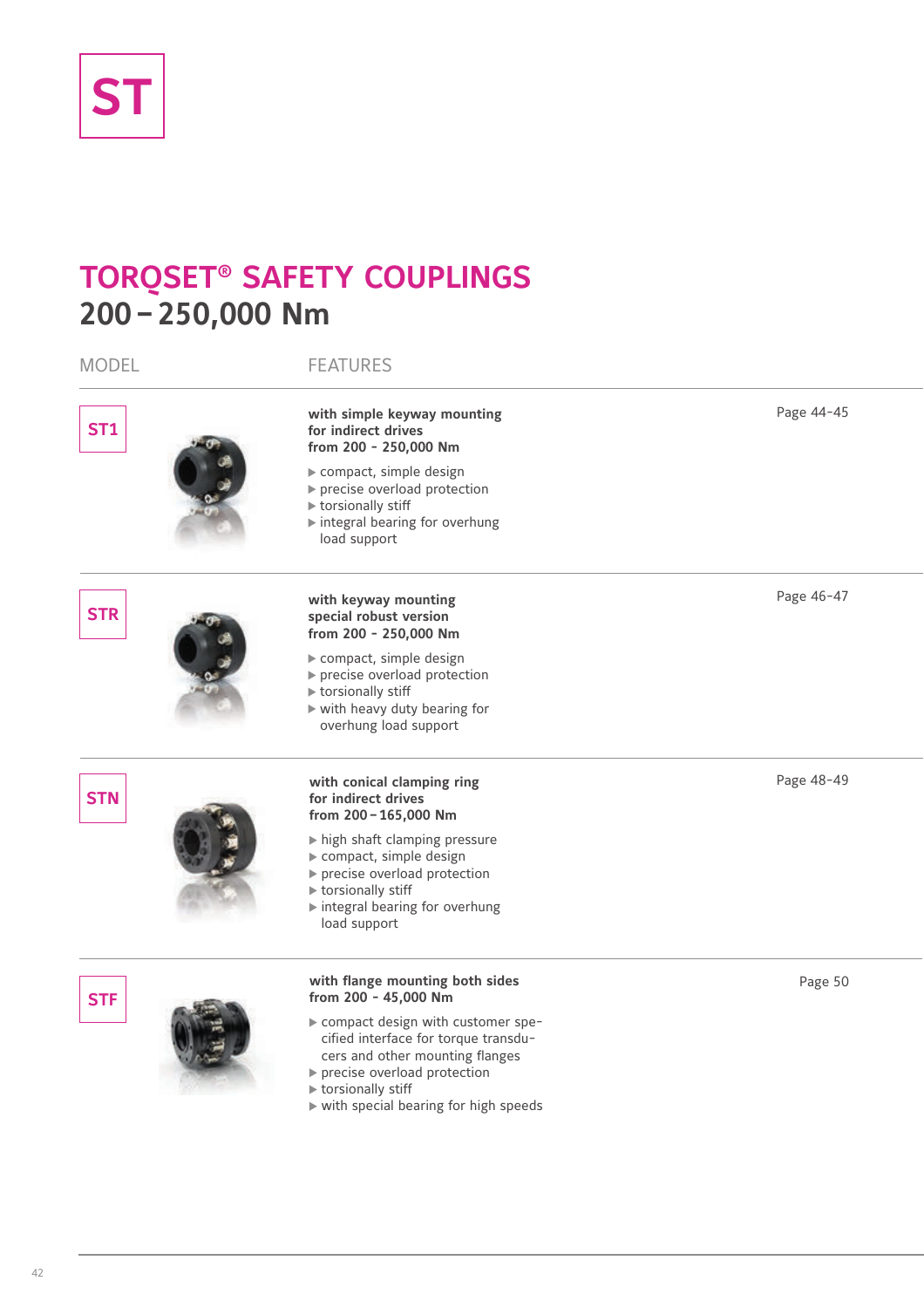| <b>MODEL</b>       | <b>FEATURES</b>                                                                                                                                                                          |                  |
|--------------------|------------------------------------------------------------------------------------------------------------------------------------------------------------------------------------------|------------------|
| <b>STE</b>         | with keyway mounting and<br>elastomer coupling<br>from 200 - 14,000 Nm<br>▶ vibration damping<br>precise overload protection<br>$\blacktriangleright$ wear resistant<br>press fit design | Page 51          |
| ST <sub>2</sub>    | with simple keyway mounting<br>and elastic coupling<br>from 200 - 165,000 Nm                                                                                                             | Page 52-53       |
|                    | highly elastic damping<br>compensation for misalignment<br>precise overload protection<br>▶ elastomer segments resistant to oil and dirt<br>$\rightharpoonup$ press fit design           |                  |
| <b>ST4</b>         | with simple keyway mounting<br>and crowned gear coupling<br>from 200-250,000 Nm                                                                                                          | Page 54-55       |
|                    | high power density<br>compensation for misalignment<br>precise overload protection<br>I low reaction loads on shaft bearings<br>▶ extremely wear resistant                               |                  |
| <b>ST</b>          | <b>Options / Special Solutions</b>                                                                                                                                                       | Page 56          |
| <b>ACCESSORIES</b> | <b>Accessories for Safety Couplings</b>                                                                                                                                                  | Page 59-63       |
|                    |                                                                                                                                                                                          |                  |
|                    |                                                                                                                                                                                          | RW-COUPLINGS.COM |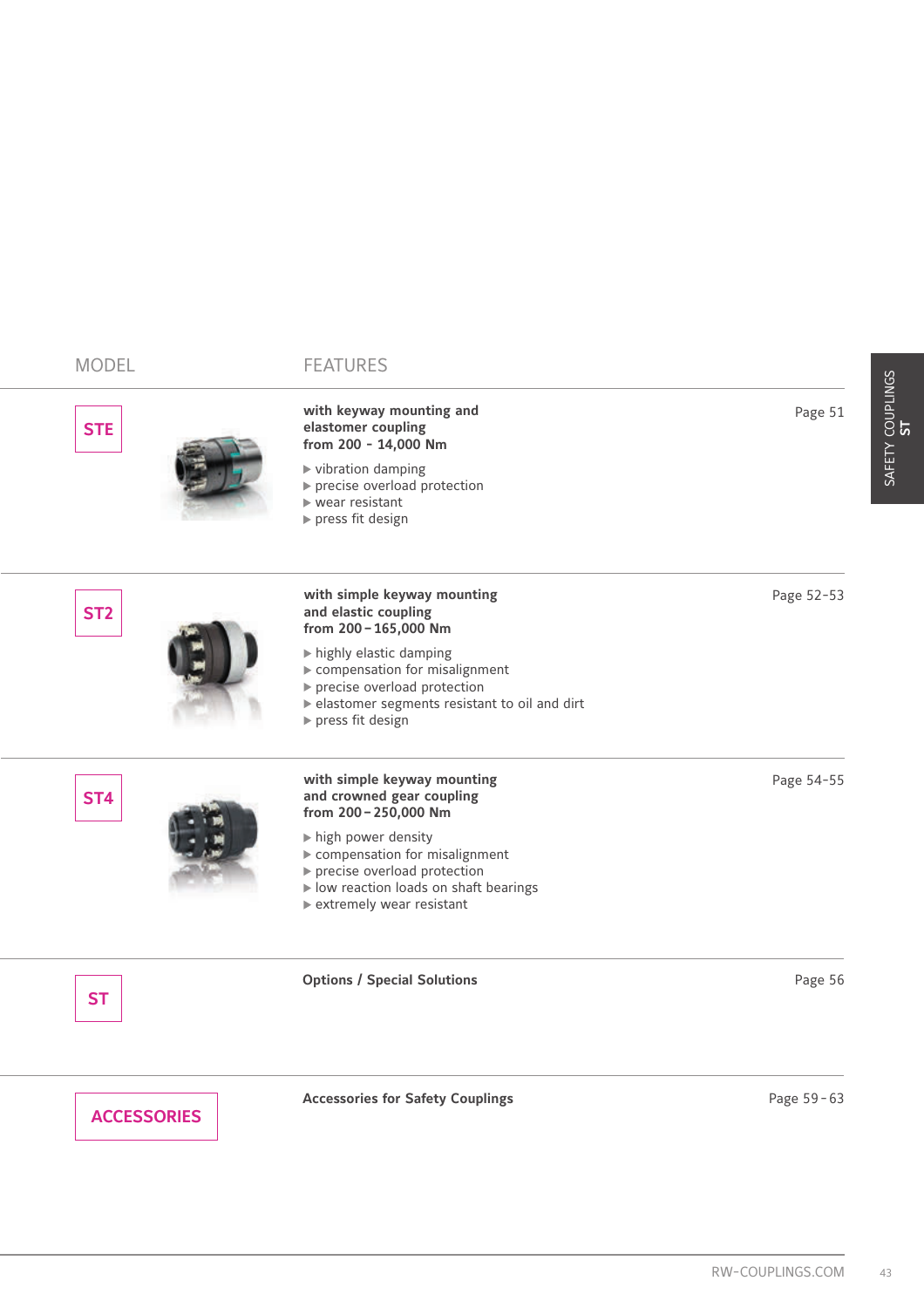

# **ST1** WITH SIMPLE KEYWAY MOUNTING 200 - 45,000 Nm







### PROPERTIES

#### MATERIAL

Hardened steel (nitrocarburized surface)

DESIGN

- $\triangleright$  Drive side: coupling hub with keyway connection (spline profile on request)
- Driven side: output flange with 12x fastening threads and integral bearings
- Safety elements: evenly spaced around the circumference; externally adjustable



# MODEL ST1 | SIZE 2-40

| <b>SIZE</b>                                                                  |       |                |                 | $\overline{2}$      |           | 5              |                                                             |         | 10              |                 |                 | 25             |                       |           | 40                     |           |
|------------------------------------------------------------------------------|-------|----------------|-----------------|---------------------|-----------|----------------|-------------------------------------------------------------|---------|-----------------|-----------------|-----------------|----------------|-----------------------|-----------|------------------------|-----------|
| Adjustment range                                                             |       |                | $0.2 - 0.5$     | $0.5 - 1.0$ 1.0-1.5 | $0.7 - 2$ | $1.2 - 4$      | $3.2 - 5$                                                   | $2 - 5$ | $4 - 10$        | $6 - 14$        | $6 - 12$        | $9 - 18$       | $15 - 25$             | $12 - 21$ | $22 - 32$              | $32 - 45$ |
| available from - to                                                          | (KNm) |                | $3 \times ST10$ |                     |           |                | $6 \times$ ST10 $6 \times$ ST10 3×ST15 6×ST15 6×ST15 3×ST15 |         | $6 \times ST15$ | $9 \times ST15$ | $6 \times$ ST15 |                | 9×ST15 12×ST15 6×ST30 |           | $6 \times$ ST30 9×ST30 |           |
| Overall length                                                               | (mm)  | $A_{1}$        |                 | 120                 |           | 150            |                                                             |         | 183             |                 |                 | 230            |                       |           | 305                    |           |
| Bore depth                                                                   | (mm)  | $A_{2}$        |                 | 100                 |           | 124            |                                                             |         | 158             |                 |                 | 200            |                       |           | 210                    |           |
| Outside diameter                                                             | (mm)  | B              |                 | 198                 |           | 220            |                                                             |         | 270             |                 |                 | 318            |                       |           | 428                    |           |
| Fit length                                                                   | (mm)  | $\mathsf{C}$   |                 | 100                 |           | 121            |                                                             |         | 120             |                 |                 | 155            |                       |           | 210                    |           |
| Bore diameter possible<br>$\emptyset$ to $\emptyset$ F7                      | (mm)  | D              |                 | $30 - 75$           |           | $40 - 90$      |                                                             |         | $40 - 110$      |                 |                 | $60 - 140$     |                       |           | $90 - 170$             |           |
| Flange centering diameter H7 (mm)                                            |       | E              |                 | 132                 |           | 145            |                                                             |         | 170             |                 |                 | 210            |                       |           | 270                    |           |
| Bolt circle diameter ±0.3                                                    | (mm)  | F              |                 | 162                 |           | 170            |                                                             |         | 220             |                 |                 | 260            |                       |           | 330                    |           |
| Flange outside diameter h7                                                   | (mm)  | G              |                 | 192                 |           | 209            |                                                             |         | 259             |                 |                 | 298            |                       |           | 380                    |           |
| Fastening threads                                                            |       | H              |                 | 12xM10              |           | 12xM12         |                                                             |         | 12xM16          |                 |                 | 12xM16         |                       |           | 12xM20                 |           |
| Thread depth                                                                 | (mm)  | $\overline{1}$ |                 | 15                  |           | 20             |                                                             |         | 25              |                 |                 | 30             |                       |           | 35                     |           |
| Fit length                                                                   | (mm)  | J              |                 | 3.5                 |           | $\overline{4}$ |                                                             |         | 6               |                 |                 | 8              |                       |           | 8                      |           |
| Wall thickness                                                               | (mm)  | $\mathsf{K}$   |                 | 15                  |           | 21             |                                                             |         | 17              |                 |                 | 20             |                       |           | 28                     |           |
| Distance                                                                     | (mm)  | $\mathsf{L}$   |                 | 10.5                |           | 16.5           |                                                             |         | 45              |                 |                 | 80             |                       |           | 102                    |           |
| <b>Distance</b>                                                              | (mm)  | M              |                 | 51.5                |           | 66.5           |                                                             |         | 95              |                 |                 | 130            |                       |           | 170                    |           |
| Actuation path                                                               | (mm)  | $\mathsf{N}$   |                 | 3.5                 |           | 4.5            |                                                             |         | $\overline{4}$  |                 |                 | $\overline{4}$ |                       |           | 7.5                    |           |
| Mounting diameter - elements (mm)                                            |       | $\circ$        |                 | 154                 |           | 171            |                                                             |         | 220             |                 |                 | 270            |                       |           | 350                    |           |
| Hub outside diameter                                                         | (mm)  | $\mathsf{P}$   |                 | 104                 |           | 120            |                                                             |         | 170             |                 |                 | 218            |                       |           | 265                    |           |
| Bore for fastening screw                                                     | (mm)  | $\circ$        |                 | max. Ø 75           |           | max. Ø 90      |                                                             |         | max. Ø 110      |                 |                 | max. Ø 140     |                       |           | max. Ø 144             |           |
| Moment of inertia (approx.)<br>D max. + max. sgmnt $(10^{-3} \text{ kgm}^2)$ |       |                |                 | 77                  |           | 151            |                                                             |         | 370             |                 |                 | 780            |                       |           | 3570                   |           |
| Speed max.                                                                   | (rpm) |                |                 | 7000                |           | 6000           |                                                             |         | 4200            |                 |                 | 3800           |                       |           | 3000                   |           |
| Allowable max, radial<br>force standard*                                     | (KN)  |                |                 | 5                   |           | 10             |                                                             |         | 20              |                 |                 | 30             |                       |           | 40                     |           |
| Approx. weight at<br>D max. + max. sgmnt                                     | (kg)  |                |                 | 15                  |           | 24             |                                                             |         | 40              |                 |                 | 63             |                       |           | 166                    |           |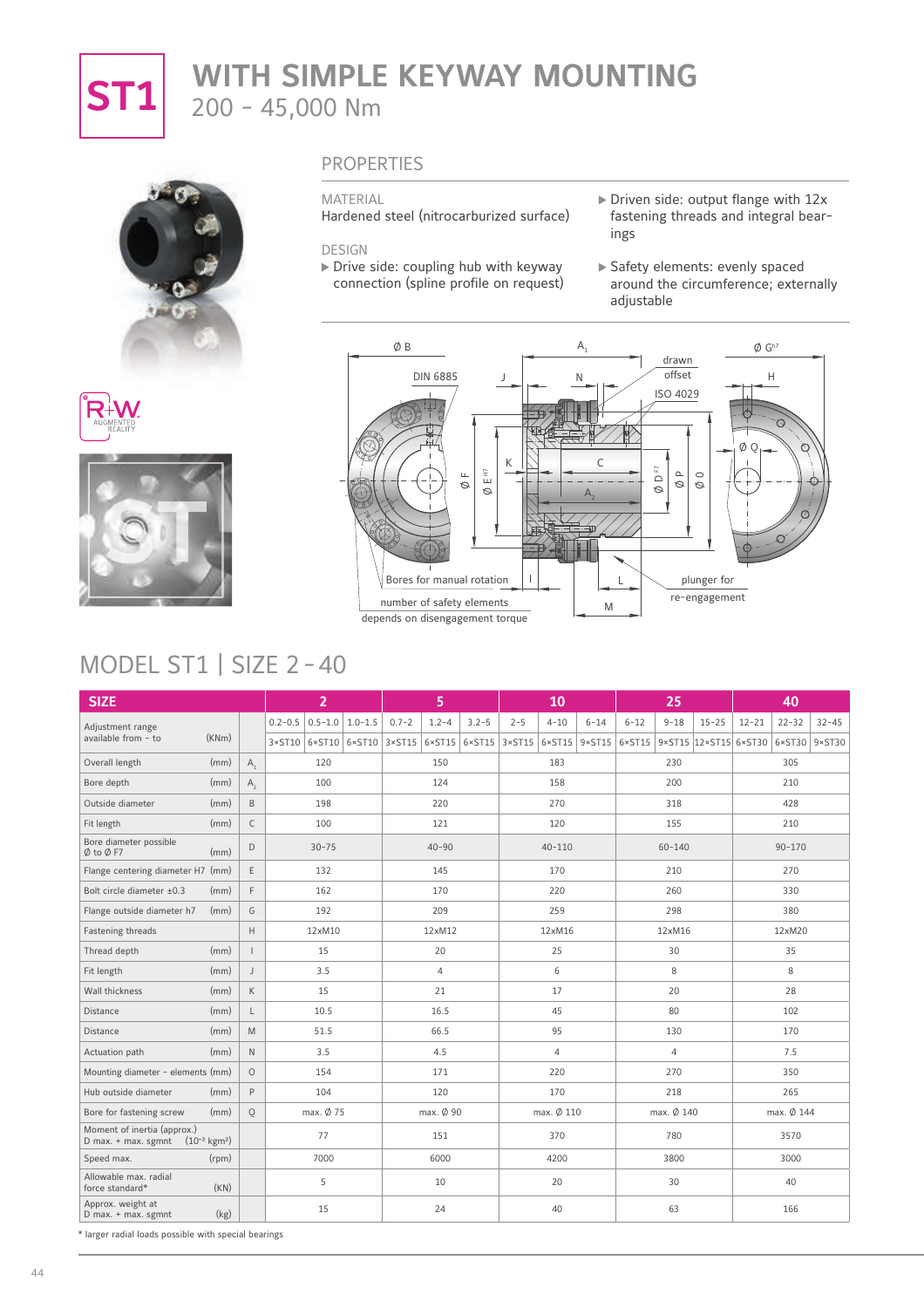

# **ST1** WITH SIMPLE KEYWAY MOUNTING 11,000 - 250,000 Nm







### PROPERTIES

#### MATERIAL

Hardened steel (nitrocarburized surface)

DESIGN

- $\triangleright$  Drive side: coupling hub with keyway connection (spline profile on request)
- Driven side: output flange with 12x fastening threads and integral bearings
- Safety elements: evenly spaced around the circumference; externally adjustable



# MODEL ST1 | SIZE 60-250

| <b>MODEL ST1   SIZE 60-250</b>                                               |                          |                                     |                  | <b>DIN 6885</b><br>Щ<br>Ø<br>Bores for manual rotation<br>number of safety elements | J<br>Κ<br>$\stackrel{\leftrightarrow}{E}$<br>$\circ$<br>depends on disengagement torque | N               | C<br>L<br>M     | offset<br>ISO 4029<br>F<br>$\square$<br>$\mathrel{\triangle}$<br>$\varnothing$<br>Ø | $\circ$<br>Ø<br>plunger for<br>re-engagement | Н<br>ØΟ         | O                |
|------------------------------------------------------------------------------|--------------------------|-------------------------------------|------------------|-------------------------------------------------------------------------------------|-----------------------------------------------------------------------------------------|-----------------|-----------------|-------------------------------------------------------------------------------------|----------------------------------------------|-----------------|------------------|
| <b>SIZE</b>                                                                  |                          | 60                                  |                  |                                                                                     | 100                                                                                     |                 |                 | 160                                                                                 |                                              |                 | 250              |
| Adjustment range                                                             |                          | $22 - 36$<br>$11 - 18$              | $30 - 55$        | $24 - 50$                                                                           | $45 - 90$                                                                               | $80 - 110$      | $25 - 55$       | $50 - 110$                                                                          | $80 - 165$                                   | $100 - 170$     | 160-250          |
| (KNm)<br>available from - to                                                 |                          | $6\times$ ST 30<br>$3 \times ST$ 30 | $9 \times ST$ 30 | $3 \times ST70$                                                                     | 6×ST70                                                                                  | $9 \times ST70$ | $3 \times ST70$ | 6×ST70                                                                              | $9\times$ ST70                               | $8 \times ST71$ | $12 \times ST71$ |
| Overall length<br>(mm)                                                       | $A_{1}$                  | 320                                 |                  |                                                                                     | 396                                                                                     |                 |                 | 410                                                                                 |                                              |                 | 534              |
| Bore depth<br>(mm)                                                           | $A_{2}$                  | 275                                 |                  |                                                                                     | 280                                                                                     |                 |                 | 360                                                                                 |                                              |                 | 370              |
| Outside diameter                                                             | $\mathsf B$              | 459                                 |                  |                                                                                     | 592                                                                                     |                 |                 | 648                                                                                 |                                              |                 | 740              |
| (mm)<br>Fit length                                                           | $\mathsf C$              | 220                                 |                  |                                                                                     | 280                                                                                     |                 |                 | 290                                                                                 |                                              |                 | 370              |
| Bore diameter possible<br>(mm)<br>$\emptyset$ to $\emptyset$ F7              | $\mathsf D$              | $80 - 200$                          |                  |                                                                                     | 100-250                                                                                 |                 |                 | 100-290                                                                             |                                              |                 | 200-340          |
| Flange centering diameter H7 (mm)                                            | $\mathsf E$              | 300                                 |                  |                                                                                     | 390                                                                                     |                 |                 | 450                                                                                 |                                              |                 | 508              |
| Bolt circle diameter ±0.3<br>(mm)                                            | $\mathsf F$              | 360                                 |                  |                                                                                     | 464                                                                                     |                 |                 | 570                                                                                 |                                              |                 | 600              |
| Flange outside diameter h7<br>(mm)                                           | G                        | 418                                 |                  |                                                                                     | 530                                                                                     |                 |                 | 618                                                                                 |                                              |                 | 680              |
| Fastening threads                                                            | $\mathsf H$              | 12xM20                              |                  |                                                                                     | 12xM24                                                                                  |                 |                 | 12xM24                                                                              |                                              |                 | 12xM36           |
| Thread depth<br>(mm)                                                         | $\overline{\phantom{a}}$ | 35                                  |                  |                                                                                     | 40                                                                                      |                 |                 | 40                                                                                  |                                              |                 | 60               |
| (mm)<br>Fit length                                                           | $\mathsf J$              | 8                                   |                  |                                                                                     | 10                                                                                      |                 |                 | 10                                                                                  |                                              |                 | 12               |
| Wall thickness<br>(mm)                                                       | $\mathsf K$              | 30                                  |                  |                                                                                     | 38                                                                                      |                 |                 | 38                                                                                  |                                              |                 | 60               |
| (mm)<br>Distance                                                             | $\mathsf L$              | 99                                  |                  |                                                                                     | 128                                                                                     |                 |                 | 135                                                                                 |                                              |                 | 135              |
| (mm)<br>Distance                                                             | ${\sf M}$                | 167                                 |                  |                                                                                     | 218                                                                                     |                 |                 | 225                                                                                 |                                              |                 | 228              |
| Actuation path<br>(mm)                                                       | $\hbox{N}$               | 7,5                                 |                  |                                                                                     | 10                                                                                      |                 |                 | 10                                                                                  |                                              |                 | 10               |
| Mounting diameter - elements (mm)                                            | $\circ$                  | 376                                 |                  |                                                                                     | 490                                                                                     |                 |                 | 532                                                                                 |                                              |                 | 630              |
| Hub outside diameter<br>(mm)                                                 | P                        | 295                                 |                  |                                                                                     | 380                                                                                     |                 |                 | 418                                                                                 |                                              |                 | 508              |
| Bore for fastening screw<br>(mm)                                             | Q                        | max. Ø 200                          |                  |                                                                                     | max. Ø 216                                                                              |                 |                 | max. Ø 290                                                                          |                                              |                 | max. Ø 290       |
| Moment of inertia (approx.)<br>D max. + max. sgmnt $(10^{-3} \text{ kgm}^2)$ |                          | 4600                                |                  |                                                                                     | 16850                                                                                   |                 |                 | 24600                                                                               |                                              |                 | 56800            |
|                                                                              |                          | 2500                                |                  |                                                                                     | 2200                                                                                    |                 |                 | 2000                                                                                |                                              |                 | 1200             |
| (rpm)                                                                        |                          |                                     |                  |                                                                                     | 60                                                                                      |                 |                 | 100                                                                                 |                                              | 120             |                  |
| Speed max.<br>Allowable max, radial<br>(KN)<br>force standard*               |                          | 50                                  |                  |                                                                                     |                                                                                         |                 |                 |                                                                                     |                                              |                 |                  |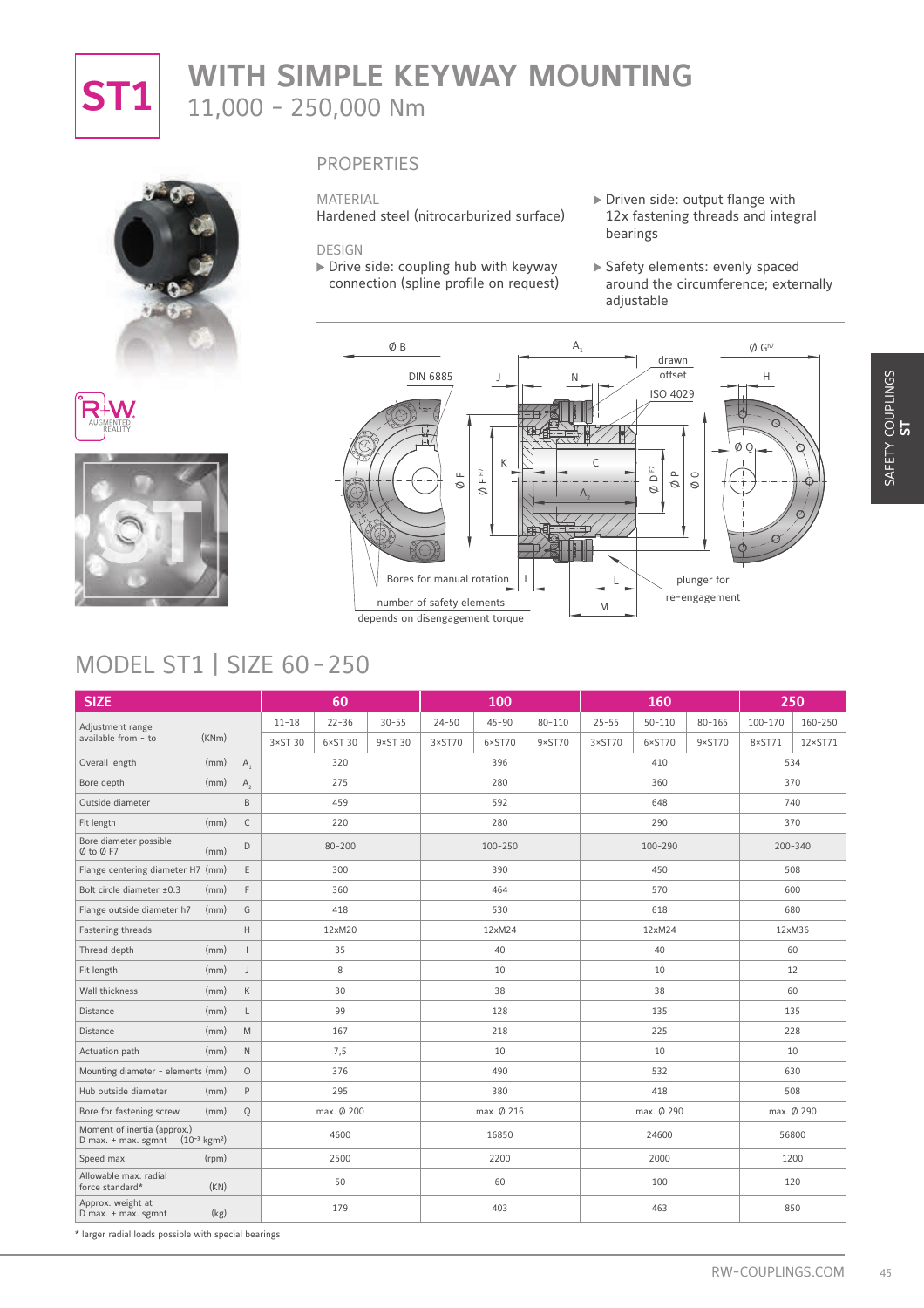

# **STR** WITH SIMPLE KEYWAY MOUNTING, ROBUST 200 - 45,000 Nm



### PROPERTIES

#### MATERIAL

Hardened steel (nitrocarburized surface)

DESIGN

- $\triangleright$  Drive side: coupling hub with keyway connection (spline profile on request)
- Driven side: Output flange with attachment threads and reinforced bearings.
- Safety elements: evenly spaced around the circumference; externally adjustable



# MODEL STR | SIZE 2-40

| <b>SIZE</b>                                                                  |       |              |            | $\overline{2}$                                                                                  |            |            |            |                   | 4          |            |            | 5          |            |            | 10         |            |            | 25         |                    |            | 40                |            |
|------------------------------------------------------------------------------|-------|--------------|------------|-------------------------------------------------------------------------------------------------|------------|------------|------------|-------------------|------------|------------|------------|------------|------------|------------|------------|------------|------------|------------|--------------------|------------|-------------------|------------|
|                                                                              |       |              |            | $0.2 - 0.5$ $0.5 - 1.0$ $1.0 - 1.5$ $1.5 - 3.5$ $0.6 - 0.9$ $1.1 - 1.7$ $1.6 - 2.6$ $2.5 - 5.0$ |            |            |            |                   |            |            | $0.7 - 2$  | $1.2 - 4$  | $3.2 - 5$  | $2 - 5$    | $4 - 10$   | $6 - 14$   | $6 - 12$   | $9 - 18$   | $15 - 25$          | $12 - 21$  | $22 - 32$         | $32 - 45$  |
| Adjustment range<br>available from - to                                      | (KNm) |              | 3x<br>ST11 | 6x<br>ST11                                                                                      | 6x<br>ST11 | 6x<br>ST11 | 3x<br>ST11 | $6\times$<br>ST11 | 9x<br>ST11 | 9x<br>ST11 | 3x<br>ST16 | 6x<br>ST16 | 6x<br>ST16 | 3x<br>ST16 | 6x<br>ST16 | 9x<br>ST16 | 6x<br>ST16 | 9x<br>ST16 | $12\times$<br>ST16 | 6x<br>ST31 | $6\times$<br>ST31 | 9x<br>ST31 |
| Overall length                                                               | (mm)  | $A_{1}$      |            | 170                                                                                             |            |            |            |                   | 198        |            |            | 190        |            |            | 230        |            |            | 264        |                    |            | 335               |            |
| Outside diameter                                                             | (mm)  | B            |            | 198                                                                                             |            |            |            |                   | 211        |            |            | 220        |            |            | 270        |            |            | 318        |                    |            | 428               |            |
| Fit length                                                                   | (mm)  | $\mathsf{C}$ |            | 95                                                                                              |            |            |            |                   | 120        |            |            | 111        |            |            | 122        |            |            | 150        |                    |            | 191               |            |
| Bore diameter possible $\emptyset$ to $\emptyset$ F7(mm)                     |       | D            |            | $30 - 80$                                                                                       |            |            |            |                   | $40 - 100$ |            |            | $40 - 90$  |            |            | $40 - 110$ |            |            | $60 - 140$ |                    |            | $90 - 170$        |            |
| Flange centering diameter H7 (mm)                                            |       | E            |            | 132                                                                                             |            |            |            |                   | 136        |            |            | 145        |            |            | 170        |            |            | 210        |                    |            | 270               |            |
| Bolt circle diameter ±0.3                                                    | (mm)  | E            |            | 162                                                                                             |            |            |            |                   | 164        |            |            | 170        |            |            | 220        |            |            | 260        |                    |            | 330               |            |
| Flange outside diameter h7                                                   | (mm)  | G            |            | 192                                                                                             |            |            |            |                   | 194        |            |            | 209        |            |            | 259        |            |            | 298        |                    |            | 380               |            |
| Fastening threads                                                            | (mm)  | H            |            | 12xM10                                                                                          |            |            |            |                   | 12xM12     |            |            | 12xM12     |            |            | 12xM16     |            |            | 12xM16     |                    |            | 12xM20            |            |
| Thread depth                                                                 |       |              |            | 18                                                                                              |            |            |            |                   | 22         |            |            | 22         |            |            | 28         |            |            | 30         |                    |            | 36                |            |
| Fit length                                                                   | (mm)  | J            |            | 4.5                                                                                             |            |            |            |                   | 3.5        |            |            | 3.5        |            |            | 6          |            |            | 8          |                    |            | 6                 |            |
| Wall thickness                                                               | (mm)  | K            |            | 16                                                                                              |            |            |            |                   | 20         |            |            | 24         |            |            | 32         |            |            | 32         |                    |            | 48                |            |
| Distance                                                                     | (mm)  | L            |            | 50.0                                                                                            |            |            |            |                   | 81.5       |            |            | 56.0       |            |            | 74         |            |            | 97         |                    |            | 111               |            |
| Distance                                                                     | (mm)  | M            |            | 81.0                                                                                            |            |            |            |                   | 112.5      |            | 96.5       |            |            | 115        |            |            | 138        |            |                    |            | 171               |            |
| Actuation path                                                               | (mm)  | $\mathbb N$  |            | 3.5                                                                                             |            |            |            |                   | 3.5        |            |            | 4.5        |            |            | 4.5        |            |            | 4.5        |                    |            | 7.5               |            |
| Mounting diameter - elements (mm)                                            |       | $\circ$      |            | 154                                                                                             |            |            |            |                   | 174        |            |            | 171        |            |            | 220        |            |            | 270        |                    |            | 350               |            |
| Hub outside diameter                                                         | (mm)  | P            |            | 112                                                                                             |            |            |            |                   | 138        |            |            | 122        |            |            | 170        |            |            | 218        |                    |            | 265               |            |
| Bore for fastening screw                                                     | (mm)  | Q            |            | max. Ø 17                                                                                       |            |            |            |                   | max. Ø 22  |            |            | max. Ø 25  |            |            | max. Ø 26  |            |            | max. Ø 32  |                    |            | max. Ø 38         |            |
| Moment of inertia (approx.)<br>D max. + max. sgmnt $(10^{-3} \text{ kgm}^2)$ |       |              |            | 103                                                                                             |            |            |            |                   | 130        |            |            | 168        |            |            | 484        |            |            | 1028       |                    |            | 4107              |            |
| Speed max.                                                                   | (rpm) |              |            | 8500                                                                                            |            |            |            |                   | 6800       |            |            | 6300       |            |            | 5000       |            |            | 4000       |                    |            | 3600              |            |
| Allowable max. radial<br>force standard*                                     | (KN)  |              |            | 10                                                                                              |            |            |            |                   | 14         |            |            | 20         |            |            | 40         |            |            | 60         |                    |            | 80                |            |
| Approx. weight at<br>D max. + max. sgmnt                                     | (kg)  |              |            | 21                                                                                              |            |            |            |                   | 25         |            |            | 28         |            |            | 55         |            |            | 86         |                    |            | 196               |            |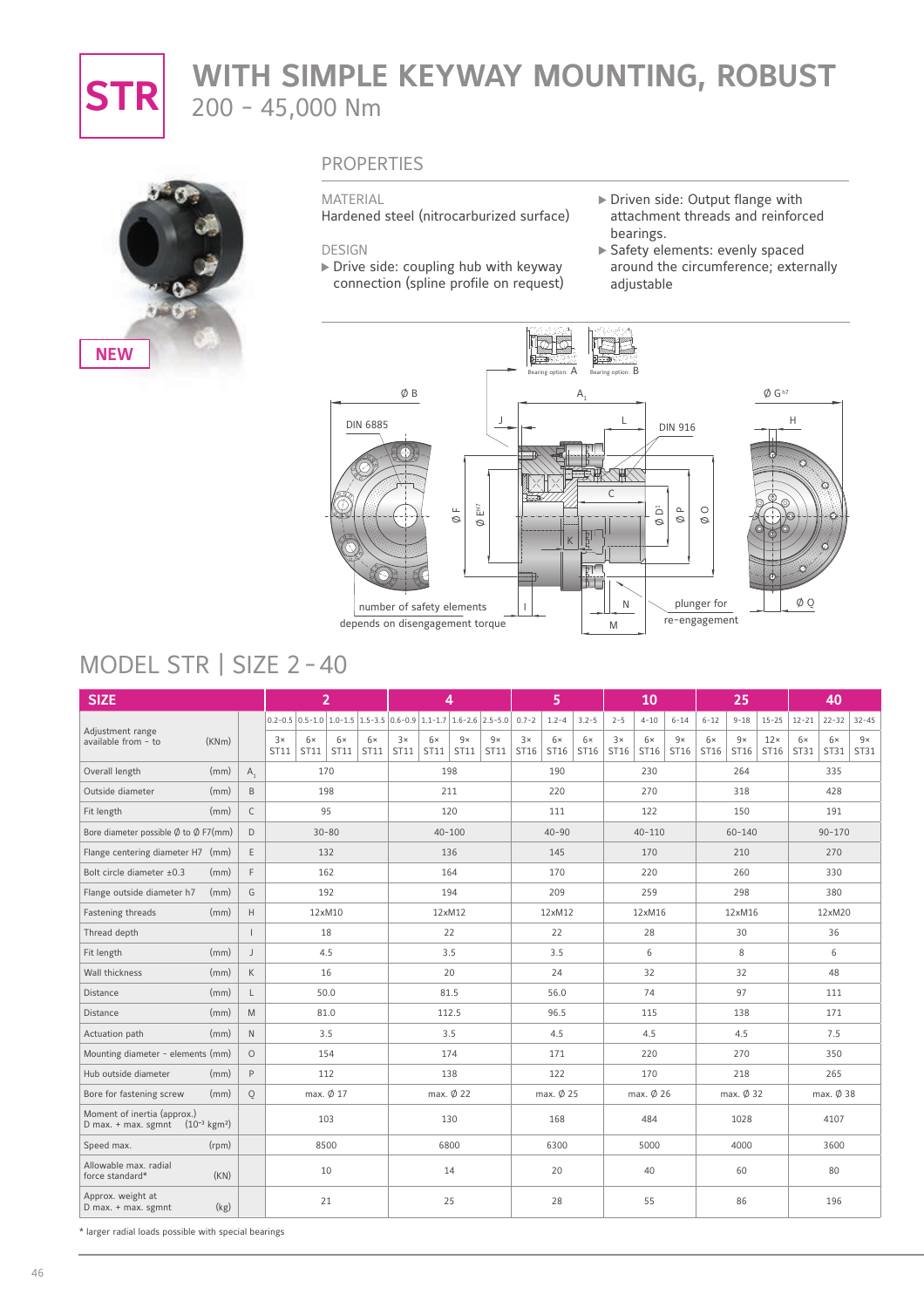

# **STR** WITH SIMPLE KEYWAY MOUNTING, ROBUST 11,000 - 250,000 Nm



### **PROPERTIES**

#### MATERIAL

Hardened steel (nitrocarburized surface)

#### DESIGN

- $\triangleright$  Drive side: coupling hub with keyway connection (spline profile on request)
- Driven side: Output flange with attachment threads and reinforced bearings.
- Safety elements: evenly spaced around the circumference; externally adjustable



# MODEL STR | SIZE 60-250

|                                                                                                                 |                          | ØΒ<br><b>DIN 6885</b>                                 | 됪<br>Щ<br>$\mathcal{O}$<br>$\circ$<br>number of safety elements<br>depends on disengagement torque | А.<br>$\sf K$                      | L<br>u<br>$\mathsf{C}$<br>ŢΤ<br>T<br>Ν<br>M | <b>DIN 916</b><br>Õ<br>$\square$<br>Ø<br>Ø | $\circ$<br>$\varnothing$<br>plunger for<br>re-engagement | $\emptyset$ G <sup>h7</sup><br>Н<br>O) | ØQ               |
|-----------------------------------------------------------------------------------------------------------------|--------------------------|-------------------------------------------------------|----------------------------------------------------------------------------------------------------|------------------------------------|---------------------------------------------|--------------------------------------------|----------------------------------------------------------|----------------------------------------|------------------|
| MODEL STR   SIZE 60-250<br><b>SIZE</b>                                                                          |                          | 60                                                    |                                                                                                    | 100                                |                                             | 160                                        |                                                          |                                        | 250              |
| Adjustment range                                                                                                |                          | $11 - 18$<br>$22 - 36$<br>$30 - 55$                   | $24 - 50$                                                                                          | $45 - 90$<br>$80 - 110$            | $25 - 55$                                   | $50 - 110$                                 | $80 - 165$                                               | 100-170                                | 160-250          |
| available from - to<br>(KNm)                                                                                    |                          | $3 \times ST31$<br>$6 \times ST31$<br>$9 \times ST31$ | $3 \times ST71$                                                                                    | $6 \times ST71$<br>$9 \times ST71$ | $3 \times ST71$                             | $6 \times ST71$                            | $9 \times ST71$                                          | $8 \times ST71$                        | $12 \times ST71$ |
| Overall length<br>(mm)                                                                                          | $A_1$                    | 380                                                   |                                                                                                    | 470                                |                                             | 490                                        |                                                          |                                        | 600              |
| Outside diameter<br>(mm)                                                                                        | $\,$ B                   | 459                                                   |                                                                                                    | 592                                |                                             | 648                                        |                                                          |                                        | 740              |
| Fit length<br>(mm)                                                                                              | $\mathsf C$              | 220                                                   |                                                                                                    | 275                                |                                             | 282                                        |                                                          |                                        | 361              |
| Bore diameter possible $\emptyset$ to $\emptyset$ F7(mm)                                                        | $\mathsf D$              | $80 - 200$                                            |                                                                                                    | 100-250                            |                                             | 130-290                                    |                                                          |                                        | 200-340          |
| Flange centering diameter H7 (mm)                                                                               | $\mathsf E$              | 300                                                   |                                                                                                    | 390                                |                                             | 450                                        |                                                          |                                        | 508              |
| Bolt circle diameter ±0.3<br>(mm)                                                                               | $\mathsf{F}$             | 360                                                   |                                                                                                    | 464                                |                                             | 570                                        |                                                          |                                        | 600              |
| (mm)<br>Flange outside diameter h7                                                                              | G                        | 418                                                   |                                                                                                    | 530                                |                                             | 618                                        |                                                          |                                        | 680              |
| Fastening threads<br>(mm)                                                                                       | $\mathsf H$              | 12xM20                                                |                                                                                                    | 12xM24                             |                                             | 12xM24                                     |                                                          |                                        | 12xM36           |
| Thread depth                                                                                                    | $\overline{\phantom{a}}$ | 36                                                    |                                                                                                    | 40                                 |                                             | 44                                         |                                                          |                                        | 60               |
| (mm)<br>Fit length                                                                                              | $\mathsf J$              | 9                                                     |                                                                                                    | 10                                 |                                             | 11                                         |                                                          |                                        | 12               |
| Wall thickness<br>(mm)                                                                                          | $\mathsf K$              | 53.5                                                  |                                                                                                    | 67.0                               |                                             | 67.0                                       |                                                          |                                        | 78.0             |
| (mm)<br>Distance                                                                                                | L                        | 143                                                   |                                                                                                    | 179                                |                                             | 189                                        |                                                          |                                        | 273              |
| Distance<br>(mm)                                                                                                | M                        | 202.5                                                 |                                                                                                    | 255                                |                                             | 265                                        |                                                          |                                        | 349              |
| Actuation path<br>(mm)                                                                                          | $\hbox{N}$               | 7.5                                                   |                                                                                                    | 10                                 |                                             | 10                                         |                                                          |                                        | 10               |
| Mounting diameter - elements (mm)                                                                               | $\circ$                  | 376                                                   |                                                                                                    | 490                                |                                             | 532                                        |                                                          |                                        | 630              |
| $(mm)$ $P$<br>Hub outside diameter                                                                              |                          | 295                                                   |                                                                                                    | 380                                |                                             | 420                                        |                                                          |                                        | 508              |
| Bore for fastening screw<br>(mm)<br>Moment of inertia (approx.)                                                 | Q                        | max. Ø 44                                             |                                                                                                    | max. Ø 44                          |                                             | max. $\emptyset$ 52                        |                                                          |                                        | max. Ø 52        |
|                                                                                                                 |                          | 5925                                                  |                                                                                                    | 20000                              |                                             | 31830                                      |                                                          |                                        | 61300            |
|                                                                                                                 |                          | 3200                                                  |                                                                                                    | 2200                               |                                             | 2000                                       |                                                          |                                        | 1800             |
| (rpm)                                                                                                           |                          |                                                       |                                                                                                    |                                    |                                             |                                            |                                                          |                                        |                  |
| D max. + max. sgmnt $(10^{-3} \text{ kgm}^2)$<br>Speed max.<br>Allowable max. radial<br>(KN)<br>force standard* |                          | 100                                                   |                                                                                                    | 130                                |                                             | 200                                        |                                                          |                                        | 240              |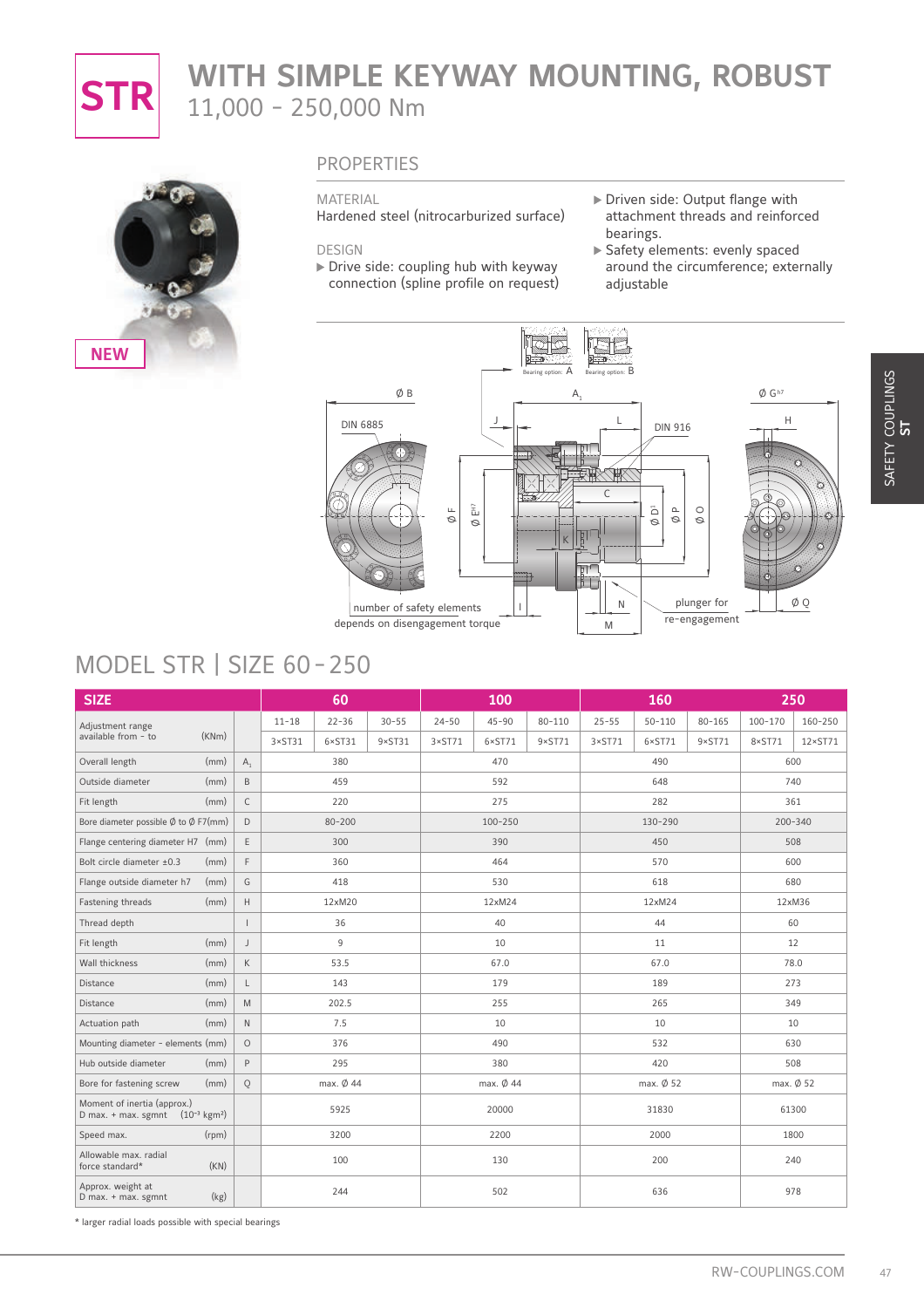

# **STN** WITH CONICAL CLAMPING BUSHING 200 - 5,000 Nm



### PROPERTIES

#### MATERIAL

Hardened steel (nitrocarburized surface)

#### DESIGN

- $\triangleright$  Drive side: coupling hub with conical clamping bushing connection (spline profile on request)
- Driven side: output flange with 12x fastening threads and integral bearings
- Safety elements: evenly spaced around the circumference; externally adjustable



# MODEL STN | SIZE 2 - 5

| <b>SIZE</b>                                                                     |       |                         |                 | $\overline{2}$  |                 |                 | 5               |                 |  |  |
|---------------------------------------------------------------------------------|-------|-------------------------|-----------------|-----------------|-----------------|-----------------|-----------------|-----------------|--|--|
| Adjustment range                                                                |       |                         | $0.2 - 0.5$     | $0.5 - 1.0$     | $1.0 - 1.5$     | $0.7 - 2$       | $1.2 - 4$       | $3.2 - 5$       |  |  |
| available from - to                                                             | (KNm) |                         | $3 \times ST10$ | $6 \times$ ST10 | $6 \times$ ST10 | $3 \times$ ST15 | $6 \times ST15$ | $6 \times$ ST15 |  |  |
| Overall length                                                                  | (mm)  | $A_{1}$                 |                 | 124.5           |                 |                 | 160             |                 |  |  |
| Flange outside diameter                                                         | (mm)  | $\,$ B                  |                 | 198             |                 |                 | 220             |                 |  |  |
| Fit length / keyway length                                                      | (mm)  | $\mathsf{C}_\mathsf{1}$ |                 | 118             |                 |                 | 155             |                 |  |  |
| Effective clamping length                                                       | (mm)  | $\mathsf{C}_{_2}$       |                 | 45              |                 |                 | 82              |                 |  |  |
| Bore diameter possible $\emptyset$ to $\emptyset$ F7                            | (mm)  | $D_{2}$                 |                 | $45 - 70$       |                 |                 | $40 - 80$       |                 |  |  |
| Bore diameter max. $\emptyset$ F7 with keyway                                   | (mm)  | $D_{2}$                 |                 | 60              |                 |                 | 70              |                 |  |  |
| Flange centering diameter H7                                                    | (mm)  | $\mathsf E$             | 132             |                 |                 |                 | 145             |                 |  |  |
| Bolt circle diameter ±0.3                                                       | (mm)  | $\mathsf{F}$            | 162             |                 |                 | 170             |                 |                 |  |  |
| Outside diameter h7                                                             | (mm)  | G                       |                 | 192             |                 |                 | 209             |                 |  |  |
| Fastening threads                                                               | (mm)  | $\mathbb H$             |                 | $12\times M10$  |                 |                 | $12 \times M12$ |                 |  |  |
| Thread depth                                                                    | (mm)  | $\mathbf{I}$            |                 | 15              |                 |                 | 20              |                 |  |  |
| Fit length                                                                      | (mm)  | J                       |                 | 3               |                 |                 | $\overline{4}$  |                 |  |  |
| Tightening screw ISO 4017                                                       |       | $\mathsf{K}$            |                 | 6xM10           |                 |                 | 6xM10           |                 |  |  |
| Tightening torque                                                               | (Nm)  |                         |                 | 59              |                 |                 | 59              |                 |  |  |
| Distance                                                                        | (mm)  | L                       |                 | 18              |                 |                 | 26.5            |                 |  |  |
| Distance                                                                        | (mm)  | M                       |                 | 56              |                 |                 | 76.5            |                 |  |  |
| Actuation path                                                                  | (mm)  | $\mathsf{N}$            |                 | 3.5             |                 |                 | 4.5             |                 |  |  |
| Mounting diameter - elements                                                    | (mm)  | $\circ$                 |                 | 154             |                 |                 | 170             |                 |  |  |
| Hub outside diameter                                                            | (mm)  | $\mathsf{P}$            |                 | 119             |                 |                 | 136             |                 |  |  |
| Moment of inertia (approx.)<br>$(10^{-3} \text{ kgm}^2)$<br>D max. + max. sgmnt |       |                         |                 | 77              |                 |                 | 151             |                 |  |  |
| Speed max.                                                                      | (rpm) |                         |                 | 7000            |                 |                 | 6000            |                 |  |  |
| Allowable max. radial force standard*                                           | (KN)  |                         |                 | 5               |                 |                 | 10              |                 |  |  |
| Approx. weight at D max. + max. sgmnt                                           | (kg)  |                         |                 | 15              |                 |                 | 24              |                 |  |  |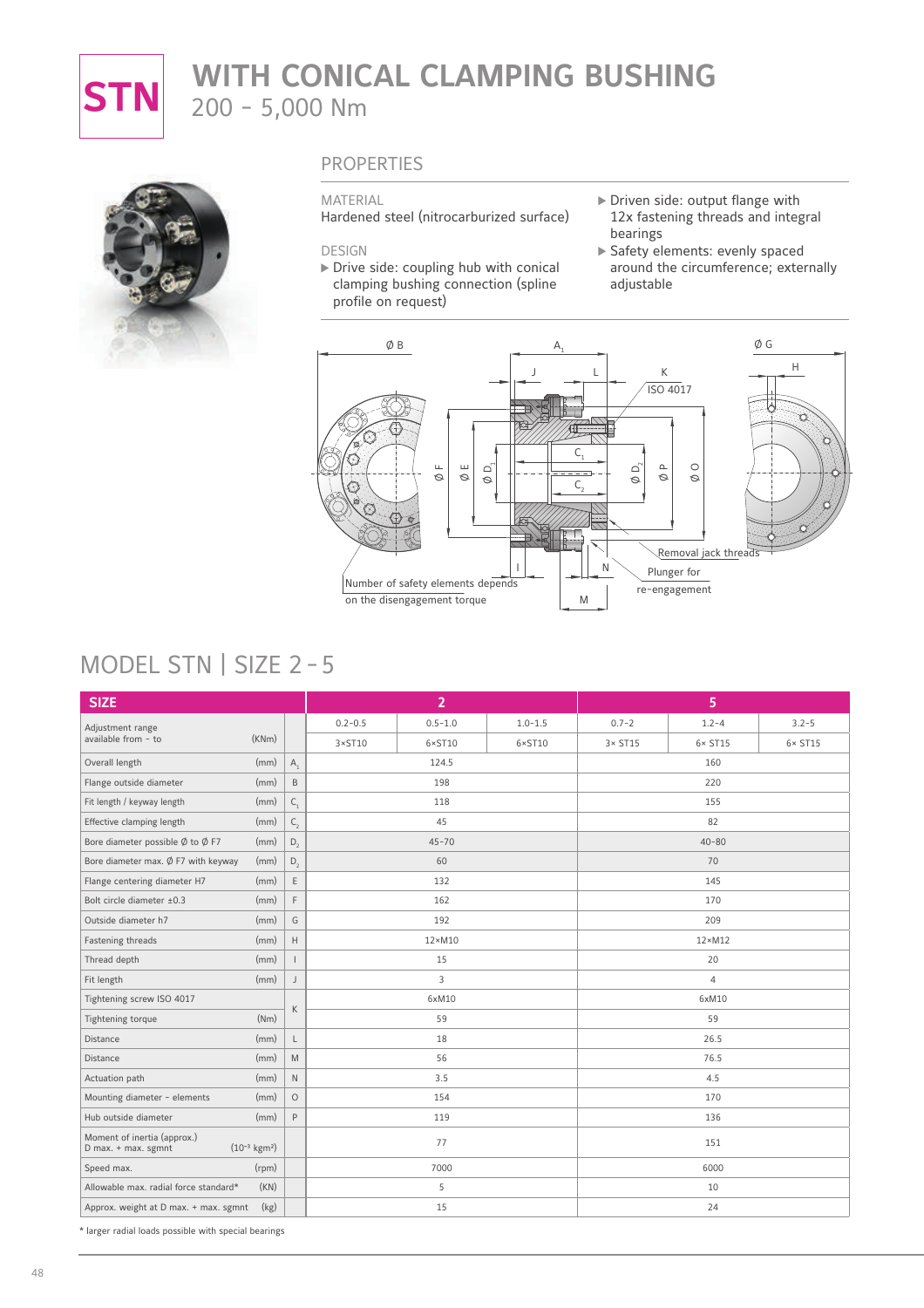

# **STN** WITH CONICAL CLAMPING RING 2,000 - 165,000 Nm



### PROPERTIES

#### MATERIAL

Hardened steel (nitrocarburized surface)

#### DESIGN

- Drive side: coupling hub with conical clamping ring connection (spline profile on request)
- Driven side: output flange with 12x fastening threads and integral bearings
- Safety elements: evenly spaced around the circumference; externally adjustable



# MODEL STN | SIZE 10 - 160

| MODEL STN   SIZE 10-160                              |                           |                         |                                 | rotation<br>$\mathbb E$ $\mathbb H$<br>$\infty$<br>$\sqcup$<br>$\oslash$<br>Ø<br>$\circ$<br>Keyway available<br>upon request<br>Number of safety elements depends<br>on the disengagement torque | C<br>$\Box$<br>Ø<br>$C_{2}$<br>M                                                                                 | К<br>ISO 4017<br>$\overline{\Xi}$<br>lم<br>$\mathbin{\supset}$<br>Ø<br>Ø<br>Drawn<br>offset<br>Plunger for<br>re-engagement | H<br>ς<br>O<br>Removal jack threads |
|------------------------------------------------------|---------------------------|-------------------------|---------------------------------|--------------------------------------------------------------------------------------------------------------------------------------------------------------------------------------------------|------------------------------------------------------------------------------------------------------------------|-----------------------------------------------------------------------------------------------------------------------------|-------------------------------------|
| <b>SIZE</b>                                          |                           |                         | 10                              | 25                                                                                                                                                                                               | 40                                                                                                               | 60                                                                                                                          | 160                                 |
|                                                      |                           |                         | $4 - 10$<br>$2 - 5$<br>$6 - 14$ | $9 - 18$<br>$15 - 25$<br>$6 - 12$                                                                                                                                                                | $12 - 21$<br>$22 - 32$<br>$32 - 45$                                                                              | $30 - 55$<br>$11 - 18$<br>$22 - 36$                                                                                         | 25-55 50-110 80-165                 |
| Adjustment range<br>available from - to              | (KNm)                     |                         |                                 |                                                                                                                                                                                                  | 3×ST15 6×ST15 9×ST15 6×ST15 9×ST15 9×ST15 12×ST15 6×ST30 6×ST30 9×ST30 3×ST30 6×ST30 9×ST30 3×ST70 6×ST70 9×ST70 |                                                                                                                             |                                     |
| Overall length                                       | (mm)                      | $A_1$                   | 210                             | 227                                                                                                                                                                                              | 286                                                                                                              | 318                                                                                                                         | 425                                 |
| Flange outside diameter                              | (mm)                      | B                       | 270                             | 318                                                                                                                                                                                              | 428                                                                                                              | 459                                                                                                                         | 648                                 |
| Fit length / keyway length                           | (mm)                      | $\mathsf{C}_\mathsf{1}$ | 147                             | 152                                                                                                                                                                                              | 191                                                                                                              | 218                                                                                                                         | 305                                 |
| Effective clamping length                            | (mm)                      | $\mathsf{C}_2$          | 62                              | 67                                                                                                                                                                                               | 93.5                                                                                                             | 93                                                                                                                          | 125                                 |
| Bore diameter possible $\emptyset$ to $\emptyset$ F7 | (mm)                      | $D_{1}$                 | $65 - 110$                      | $70 - 150$                                                                                                                                                                                       | 110-170                                                                                                          | $80 - 200$                                                                                                                  | 140-290                             |
| Bore diameter max. Ø F7 with keyway                  | (mm)                      | $D_1$                   | 100                             | 140                                                                                                                                                                                              | 160                                                                                                              | 180                                                                                                                         | 270                                 |
| Flange centering diameter H7                         | (mm)                      | Ε                       | 170                             | 210                                                                                                                                                                                              | 270                                                                                                              | 300                                                                                                                         | 450                                 |
| Bolt circle diameter ±0.3                            | (mm)                      | $\mathsf F$             | 220                             | 260                                                                                                                                                                                              | 330                                                                                                              | 360                                                                                                                         | 570                                 |
| Outside diameter h7                                  | (mm)                      | G                       | 259                             | 298                                                                                                                                                                                              | 380                                                                                                              | 418                                                                                                                         | 618                                 |
| Fastening threads                                    | (mm)                      | Н                       | 12xM16                          | 12xM16                                                                                                                                                                                           | 12xM20                                                                                                           | 12xM20                                                                                                                      | 12xM24                              |
| Thread depth                                         | (mm)                      | $\mathbf{I}$            | 25                              | 30                                                                                                                                                                                               | 36                                                                                                               | 35                                                                                                                          | 40                                  |
| Fit length                                           | (mm)                      | $\mathsf J$             | 6                               | $\,$ 8 $\,$                                                                                                                                                                                      | 9                                                                                                                | 8                                                                                                                           | 11                                  |
| Tightening screw ISO 4017                            |                           | К                       | 8xM16                           | 9xM16                                                                                                                                                                                            | 11xM16                                                                                                           | 8xM20                                                                                                                       | 8xM24                               |
| Tightening torque                                    | (Nm)                      |                         | 180                             | 180                                                                                                                                                                                              | 180                                                                                                              | 570                                                                                                                         | 710                                 |
| Distance                                             | (mm)                      | L                       | 72                              | 80                                                                                                                                                                                               | 82.5                                                                                                             | 94                                                                                                                          | 151                                 |
| Distance                                             | (mm)                      | ${\sf M}$               | 122                             | 127                                                                                                                                                                                              | 151                                                                                                              | 163                                                                                                                         | 240                                 |
| Actuation path                                       | (mm)                      | $\mathbb N$             | $\overline{4}$                  | $\overline{4}$                                                                                                                                                                                   | 8                                                                                                                | 7.5                                                                                                                         | 10                                  |
| Mounting diameter - elements                         | (mm)                      | $\circ$                 | 220                             | 270                                                                                                                                                                                              | 350                                                                                                              | 376                                                                                                                         | 532                                 |
| Hub outside diameter                                 | (mm)                      | $\, {\sf P}$            | 218                             | 278                                                                                                                                                                                              | 322                                                                                                              | 378                                                                                                                         | 535                                 |
|                                                      | $(10^{-3} \text{ kgm}^2)$ |                         | 446                             | 789                                                                                                                                                                                              | 3570                                                                                                             | 5700                                                                                                                        | 30700                               |
| Moment of inertia (approx.)<br>D max. + max. sgmnt   |                           |                         |                                 |                                                                                                                                                                                                  |                                                                                                                  | 2500                                                                                                                        | 2000                                |
| Speed max.                                           | (rpm)                     |                         | 4200                            | 3800                                                                                                                                                                                             | 3000                                                                                                             |                                                                                                                             |                                     |
| Allowable max. radial force standard*                | (KN)                      |                         | 20                              | 30                                                                                                                                                                                               | 40                                                                                                               | 50                                                                                                                          | 100                                 |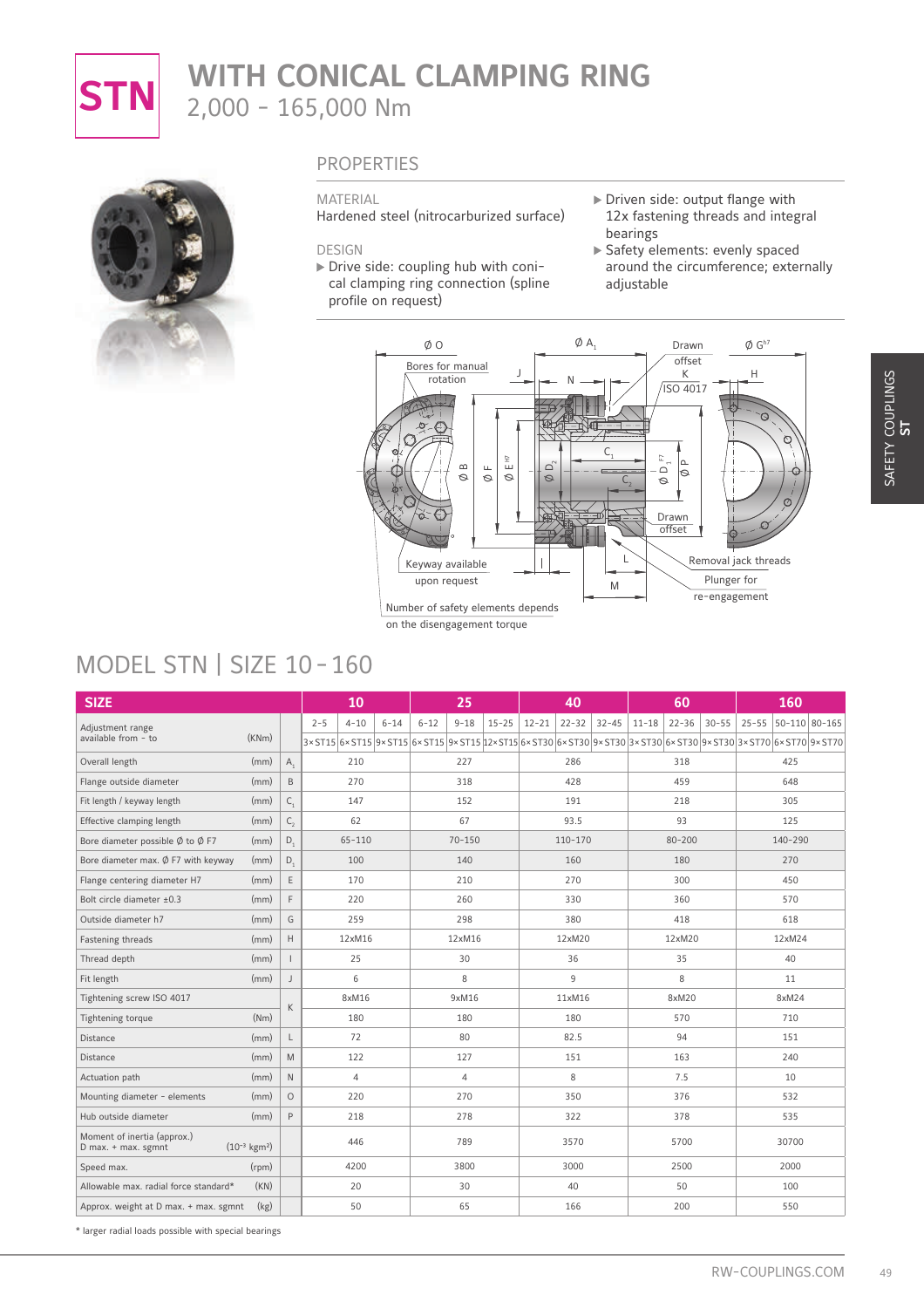

# **STF** WITH FLANGE MOUNTING 200 - 45,000 Nm



### PROPERTIES

#### MATERIAL

Hardened steel (nitrocarburized surface)

DESIGN

Drive side: Coupling hub with flange mounting

- Driven side: Mounting flange with
- fastening threads and integral bearing Safety elements: evenly spaced around the circumference; externally adjustable



# MODEL STF | SIZE 2 - 40

| <b>SIZE</b>                                        |                           |                |                                 | $\overline{2}$ |           | 5              |           |         | 10       |          |          | 25       |           |                                                                                                                  | 40             |           |
|----------------------------------------------------|---------------------------|----------------|---------------------------------|----------------|-----------|----------------|-----------|---------|----------|----------|----------|----------|-----------|------------------------------------------------------------------------------------------------------------------|----------------|-----------|
|                                                    |                           |                | $0.2 - 0.5$ 0.5 - 1.0 1.0 - 1.5 |                | $0.7 - 2$ | $1.2 - 4$      | $3.2 - 5$ | $2 - 5$ | $4 - 10$ | $6 - 14$ | $6 - 12$ | $9 - 18$ | $15 - 25$ | $12 - 21$                                                                                                        | $22 - 32$      | $32 - 45$ |
| Adjustment range available from to                 | (KNm)                     |                |                                 |                |           |                |           |         |          |          |          |          |           | 3×ST10 6×ST10 6×ST10 3×ST15 6×ST15 6×ST15 3×ST15 6×ST15 9×ST15 6×ST15 6×ST15 9×ST15 12×ST15 3×ST31 6×ST31 9×ST31 |                |           |
| Overall length                                     | (mm)                      | $\overline{A}$ |                                 | 190            |           | 230            |           |         | 250      |          |          | 280      |           |                                                                                                                  | 320            |           |
| Major outside diameter                             | (mm)                      | B              |                                 | 198            |           | 220            |           |         | 270      |          |          | 318      |           |                                                                                                                  | 428            |           |
| Flange outside diameter                            | (mm)                      | B <sub>1</sub> |                                 | 170            |           | 188            |           |         | 230      |          |          | 268      |           |                                                                                                                  | 340            |           |
| Flange outside diameter                            | (mm)                      | $B_{2}$        |                                 | 170            |           | 188            |           |         | 230      |          |          | 306      |           |                                                                                                                  | 390            |           |
| Flange centering diameter H7                       | (mm)                      | $D_{1}$        |                                 | 90             |           | 110            |           |         | 140      |          |          | 174      |           |                                                                                                                  | 210            |           |
| Flange centering diameter h7                       | (mm)                      | $D_{2}$        |                                 | 90             |           | 110            |           |         | 140      |          |          | 200      |           |                                                                                                                  | 210            |           |
| Hole circle diameter                               | (mm)                      | $F_{1}$        |                                 | 130            |           | 155.5          |           |         | 196      |          |          | 220      |           |                                                                                                                  | 304            |           |
| Through hole diameter                              | (mm)                      | $F_{1}$        |                                 | 8xØ13          |           | 8xØ15          |           |         | 8xØ17    |          |          | 12xØ19   |           |                                                                                                                  | 16xØ22         |           |
| Bolt circle diameter                               | (mm)                      | $F_{2}$        |                                 | 130            |           | 155.5          |           |         | 196      |          |          | 270      |           |                                                                                                                  | 350            |           |
| Thread size                                        | (mm)                      | $F_{2}$        |                                 | 8xM12          |           | 8xM14          |           |         | 8xM16    |          |          | 12xM18   |           |                                                                                                                  | 16xM20         |           |
| Flange thickness                                   | (mm)                      |                |                                 | 14             |           | 17.5           |           |         | 20       |          |          | 22       |           |                                                                                                                  | 25             |           |
| Fit length                                         | (mm)                      | $J_{1}$        |                                 | 3              |           | $\overline{4}$ |           |         | 5        |          |          | 5        |           |                                                                                                                  | 6              |           |
| Fit length                                         | (mm)                      | J <sub>2</sub> |                                 | 2.5            |           | 3              |           |         | 3.5      |          |          | 4        |           |                                                                                                                  | $\overline{4}$ |           |
| Distance                                           | (mm)                      | L              |                                 | 45             |           | 63.5           |           |         | 75       |          |          | 83.5     |           |                                                                                                                  | 105.5          |           |
| Distance                                           | (mm)                      | M              |                                 | 83             |           | 113.5          |           |         | 125      |          |          | 124.5    |           |                                                                                                                  | 165            |           |
| Actuation path                                     | (mm)                      | $\mathsf{N}$   |                                 | 3.5            |           | 4.5            |           |         | 4.5      |          |          | 4.5      |           |                                                                                                                  | 7.5            |           |
| Moment of inertia (approx.)<br>D max. + max. sgmnt | $(10^{-3} \text{ kgm}^2)$ | J.kst          |                                 | 83             |           | 150            |           |         | 380      |          |          | 830      |           |                                                                                                                  | 3300           |           |
| Speed max.                                         | (rpm)                     |                |                                 | 9000           |           | 7500           |           |         | 6300     |          |          | 5000     |           |                                                                                                                  | 3600           |           |
| Allowable max. radial force standard*              | (KN)                      |                |                                 | $\overline{7}$ |           | 12             |           |         | 17       |          |          | 22       |           |                                                                                                                  | 30             |           |
| Approx. weight at D max. + max. sgmnt              | (kg)                      | m.kst          |                                 | 20             |           | 30.4           |           |         | 50.3     |          |          | 73       |           |                                                                                                                  | 180            |           |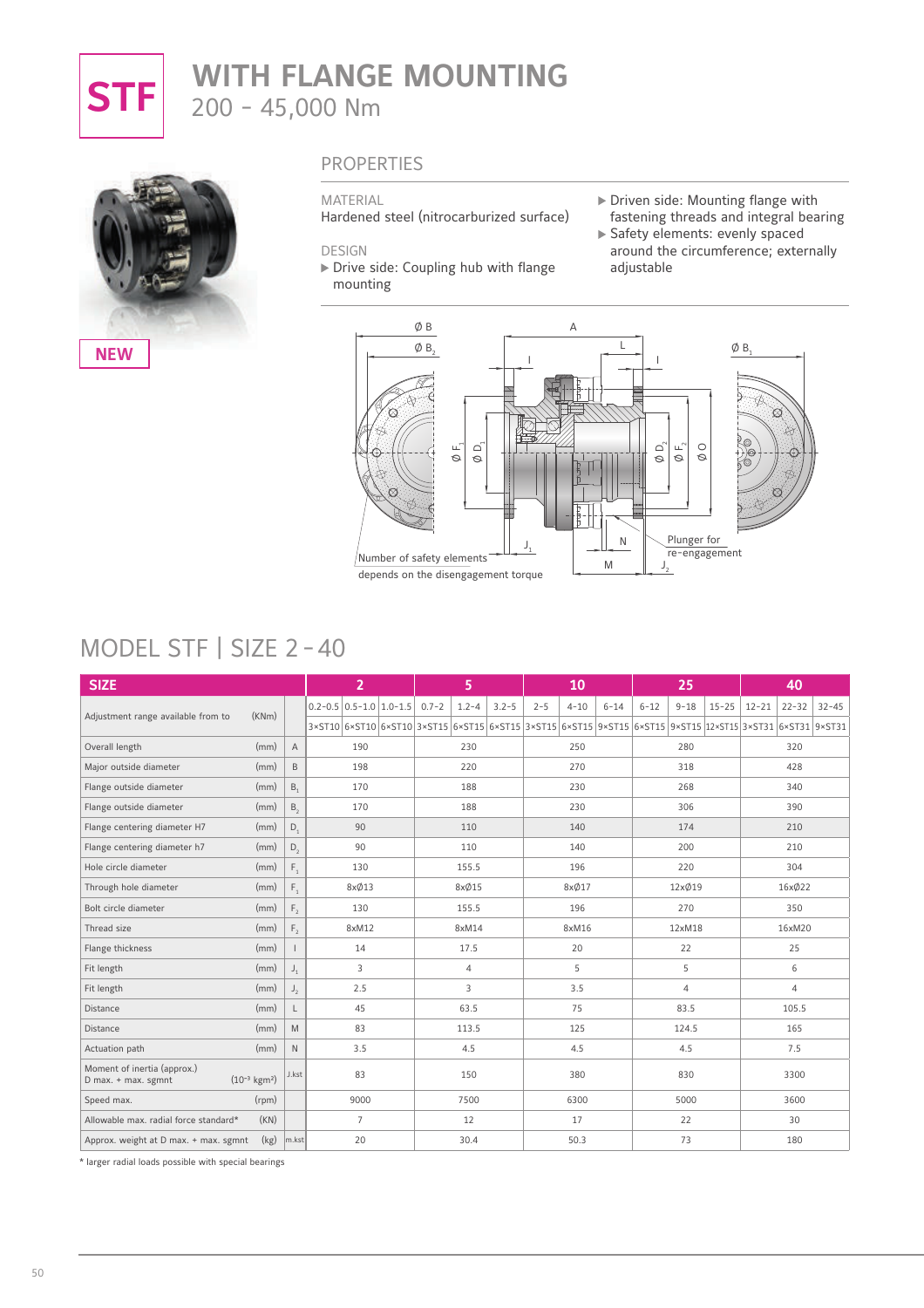

# **STE** WITH SIMPLE KEYWAY MOUNTING 200 - 14,000 Nm



### **NEW: ATEX**

### **PROPERTIES**

#### MATERIAL

- **Clutch segment:** hardened steel (nitrocarburized surface)
- **Elastomer segment:** TPU in various Shore hardnesses
- **Jaw coupling segments: GGG40**

#### DESIGN

- $\triangleright$  Drive side: coupling hub with simple keyway mounting
- Driven side: coupling hub with simple keyway mounting and elastomer segments
- Safety elements: evenly spaced around the circumference; externally adjustable



# MODEL STE | SIZE 2 - 10

| MODEL STE   SIZE 2 - 10                                                                |                        | ØB.<br><b>DIN 6885</b><br>$\overline{\text{D}}$<br>Щ<br>Ø<br>Ø<br>Number<br>of safety elements<br>depends on the disengagement torque | $E_{1}$<br><b>DIN 916</b><br>$E_{2}$<br>C. | $A_{2}$<br>Ν<br><b>ISO 4029</b><br>C<br>o,<br>$\mathbf{\Omega}$<br>Ø<br>$\varnothing$<br>Plunger for<br>Elastomer<br>L<br>segments<br>M | ØB.<br><b>DIN 6885</b><br>$\circ$<br>Ø<br>$\phi$ Q<br>re-engagement |
|----------------------------------------------------------------------------------------|------------------------|---------------------------------------------------------------------------------------------------------------------------------------|--------------------------------------------|-----------------------------------------------------------------------------------------------------------------------------------------|---------------------------------------------------------------------|
|                                                                                        |                        |                                                                                                                                       |                                            |                                                                                                                                         |                                                                     |
| <b>SIZE</b>                                                                            |                        | $\overline{2}$                                                                                                                        | 4                                          | 5                                                                                                                                       | 10                                                                  |
| Adjustment range available from to<br>(KNm)                                            |                        | $0.5 - 1.0$<br>$1.0 - 1.5$<br>$0.2 - 0.5$                                                                                             | $0.6 - 0.9$<br>$1.6 - 2.6$<br>$1.1 - 1.7$  | $0.7 - 2$<br>$1.2 - 4$<br>$3.2 - 5$                                                                                                     | $2 - 5$<br>$4 - 10$<br>$6 - 14$<br>$9 \times ST16$                  |
| Elastomer coupling size                                                                |                        | $3 \times 5$ T11<br>$6 \times ST11$<br>$6 \times ST11$<br>2500                                                                        | 3xST11<br>6xST11<br>9xST11<br>2500         | $6 \times$ ST16<br>$6 \times$ ST16<br>$3 \times ST16$<br>4500                                                                           | $6 \times$ ST16<br>$3 \times$ ST16<br>9500                          |
| Elastomer insert type                                                                  |                        | A/B/D                                                                                                                                 | A/B/D                                      | A/B/D                                                                                                                                   | A/B/D                                                               |
| Overall length ±2                                                                      | (mm)<br>$A_1$          | 312                                                                                                                                   | 360                                        | 373                                                                                                                                     | 460                                                                 |
| Length of torque limiting portion                                                      | $A_{2}$<br>(mm)        | 170                                                                                                                                   | 198                                        | 190                                                                                                                                     | 230                                                                 |
| Flange outside diameter (ST portion)                                                   | (mm)<br>$B_{1}$        | 198                                                                                                                                   | 211                                        | 220                                                                                                                                     | 270                                                                 |
| Flange outside diameter                                                                |                        |                                                                                                                                       |                                            |                                                                                                                                         |                                                                     |
| (elastomer portion)                                                                    | B <sub>2</sub><br>(mm) | 160                                                                                                                                   | 160                                        | 225                                                                                                                                     | 290                                                                 |
| Fit length/keyway length D1                                                            | $C_{1}$                | 88                                                                                                                                    | 88                                         | 113                                                                                                                                     | 142                                                                 |
| Fit length/keyway length D2                                                            | (mm)<br>$C_{2}$        | 85                                                                                                                                    | 120                                        | 100                                                                                                                                     | 122                                                                 |
| Bore depth (torque limiting portion)                                                   | (mm)<br>$C_{3}$        | 95                                                                                                                                    | 120                                        | 111                                                                                                                                     | 122                                                                 |
| Bore diameter<br>(elastomer portion) $\emptyset$ – $\emptyset$ F7                      | $D_1$<br>(mm)          | $30 - 95$                                                                                                                             | $30 - 95$                                  | 40-130                                                                                                                                  | $50 - 170$                                                          |
| Bore diameter<br>(torque limiting portion) $\emptyset$ - $\emptyset$ F7                | $D_2$<br>(mm)          | $30 - 80$                                                                                                                             | $40 - 100$                                 | $40 - 90$                                                                                                                               | $40 - 110$                                                          |
| Length                                                                                 | E,<br>(mm)             | 69                                                                                                                                    | 69                                         | 89                                                                                                                                      | 110                                                                 |
| Length                                                                                 | E,<br>(mm)             | 36                                                                                                                                    | 36                                         | 47                                                                                                                                      | 57                                                                  |
| Hub diameter                                                                           | $\mathsf F$<br>(mm)    | 154                                                                                                                                   | 154                                        | 190                                                                                                                                     | 240                                                                 |
| Wall thickness                                                                         | $\mathsf K$<br>(mm)    | 16                                                                                                                                    | 20                                         | 24                                                                                                                                      | 32                                                                  |
| Distance                                                                               | (mm)<br>L              | 50                                                                                                                                    | 81.5                                       | 56                                                                                                                                      | 74                                                                  |
| Distance                                                                               | M<br>(mm)              | 81                                                                                                                                    | 112.5                                      | 97                                                                                                                                      | 115                                                                 |
| Actuation path                                                                         | (mm)<br>$\mathsf N$    | 3.5                                                                                                                                   | 3.5                                        | 4.5                                                                                                                                     | 4.5                                                                 |
| Mounting diameter - elements                                                           | (mm)<br>$\circ$        | 154                                                                                                                                   | 174                                        | 171                                                                                                                                     | 220                                                                 |
| Hub outside diameter                                                                   | (mm)<br>P              | 112                                                                                                                                   | 138                                        | 122                                                                                                                                     | 170                                                                 |
| Bore for fastening screw                                                               | (mm)<br>Q              | max $\emptyset$ 17                                                                                                                    | max $\phi$ 22                              | max $\phi$ 25                                                                                                                           | max $\phi$ 26                                                       |
| Moment of inertia (approx.)<br>$(10^{-3} \text{kg} \text{m}^2)$<br>D max. + max. sgmnt |                        | 145                                                                                                                                   | 172                                        | 337                                                                                                                                     | 1145                                                                |
| Speed max.                                                                             | (rpm)                  | 8500                                                                                                                                  | 6800                                       | 6300                                                                                                                                    | 5000                                                                |
|                                                                                        | (kg)                   | 35                                                                                                                                    | 39                                         | 47                                                                                                                                      | 110                                                                 |
|                                                                                        | (mm)                   | $\pm$ 3                                                                                                                               | $\pm$ 3                                    | ± 4                                                                                                                                     | ± 5                                                                 |
|                                                                                        |                        |                                                                                                                                       |                                            |                                                                                                                                         |                                                                     |
| Approx. weight at D max. + max. sgmnt<br>Axial<br>Lateral Elastomer insert type A / B  | (mm)                   | 0.5 / 0.3                                                                                                                             | 0.5 / 0.3                                  | 0.5/0.3                                                                                                                                 | 0.6 / 0.4                                                           |
| Angular Elastomer insert type A / B (degree)                                           |                        | 1.5/1.0                                                                                                                               | 1.5/1.0                                    | 1.5/1.0                                                                                                                                 | 1.5/1.0                                                             |

**ST** EINBAUHINWEISE DIMENSIONIERUNG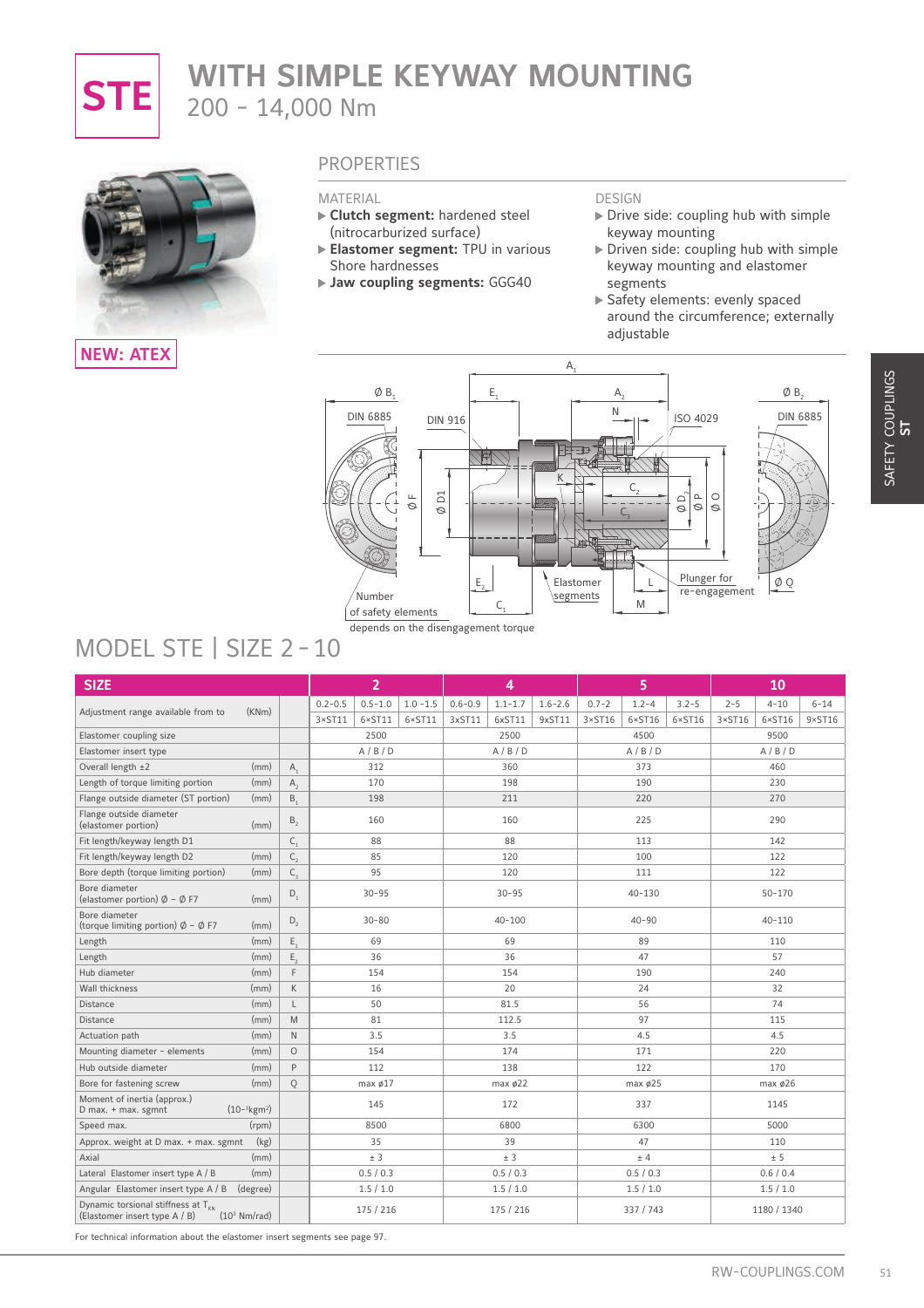

# **ST2** WITH SIMPLE KEYWAY MOUNTING 200 - 25,000 Nm



### **PROPERTIES**

#### MATERIAL

- **Safety coupling portion:** hardened steel (nitrocarburized surface)
- **Elastomer segments:** precision molded, wear resistant rubber compound (75-80 Shore A)
- **Elastomer coupling:** hubs made from coated high strength cast steel

#### DESIGN

With keyway connection (spline profile on request). Elastomer segments compensate for misalignment and absorb vibration. Safety elements evenly spaced around the circumference. Field adjustable within the specified range.



# MODEL ST2 | SIZE 2 - 25

| <b>SIZE</b>                                                             |                           |                |                 | $\overline{2}$  |                 |                 | 5               |                 |                 | 10              |                 |                 | 25              |                  |
|-------------------------------------------------------------------------|---------------------------|----------------|-----------------|-----------------|-----------------|-----------------|-----------------|-----------------|-----------------|-----------------|-----------------|-----------------|-----------------|------------------|
| Adjustment range                                                        |                           |                | $0.2 - 0.5$     | $0.5 - 1.0$     | $1.0 - 1.5$     | $0.7 - 2$       | $1.2 - 4$       | $3.2 - 5$       | $2 - 5$         | $4 - 10$        | $6 - 14$        | $6 - 12$        | $9 - 18$        | $15 - 25$        |
| available from - to                                                     | (KNm)                     |                | $3 \times ST10$ | $6 \times$ ST10 | $6 \times$ ST10 | $3 \times ST15$ | $6 \times$ ST15 | $6 \times ST15$ | $3 \times ST15$ | $6 \times ST15$ | $9 \times ST15$ | $6 \times ST15$ | $9 \times ST15$ | $12 \times ST15$ |
| Overall length ±2                                                       | (mm)                      | $A_1$          |                 | 264             |                 |                 | 313             |                 |                 | 360             |                 |                 | 437             |                  |
| Length of torque limiting portion                                       | (mm)                      | $A_{2}$        |                 | 120             |                 |                 | 150             |                 |                 | 183             |                 |                 | 230             |                  |
| Flange outside diameter (ST portion)                                    | (mm)                      | B <sub>1</sub> |                 | 198             |                 |                 | 220             |                 |                 | 270             |                 |                 | 318             |                  |
| Flange outside diameter<br>(elastomer portion)                          | (mm)                      | $B_{2}$        |                 | 221             |                 |                 | 250             |                 |                 | 290             |                 |                 | 330             |                  |
| Fit length/keyway length D1                                             | (mm)                      | $C_{1}$        |                 | 82              |                 |                 | 89              |                 |                 | 97              |                 |                 | 116             |                  |
| Fit length/keyway length D2                                             | (mm)                      | $C_{2}$        |                 | 100             |                 |                 | 121             |                 |                 | 120             |                 |                 | 155             |                  |
| Bore depth (torque limiting portion)                                    | (mm)                      | $C_{3}$        |                 | 100             |                 |                 | 124             |                 |                 | 158             |                 |                 | 200             |                  |
| Bore diameter (elastomer portion) $\emptyset$ - $\emptyset$ F7 (mm)     |                           | $D_1$          |                 | $30 - 80$       |                 |                 | $40 - 100$      |                 |                 | $40 - 105$      |                 |                 | $60 - 130$      |                  |
| Bore diameter<br>(torque limiting portion) $\emptyset$ - $\emptyset$ F7 | (mm)                      | $D_2$          |                 | $30 - 75$       |                 |                 | $40 - 90$       |                 |                 | $40 - 110$      |                 |                 | $60 - 140$      |                  |
| Length to cover                                                         | (mm)                      | $E_{1}$        |                 | 65              |                 |                 | 70              |                 |                 | 70              |                 |                 | 87              |                  |
| Length to (cover removed)                                               | (mm)                      | $E_{2}$        |                 | 24              |                 |                 | 23              |                 |                 | 22              |                 |                 | 26              |                  |
| Hub diameter                                                            | (mm)                      | F              |                 | 130             |                 |                 | 145             |                 |                 | 160             |                 |                 | 200             |                  |
| Bore for fastening screw                                                | (mm)                      | G              |                 | max. Ø 75       |                 |                 | max. Ø 90       |                 |                 | max. Ø 110      |                 |                 | max. Ø 140      |                  |
| <b>Distance</b>                                                         | (mm)                      | $\mathsf{L}$   |                 | 10.5            |                 |                 | 16.5            |                 |                 | 45              |                 |                 | 80              |                  |
| Distance                                                                | (mm)                      | M              |                 | 51.5            |                 |                 | 66.5            |                 |                 | 95              |                 |                 | 130             |                  |
| Actuation path                                                          | (mm)                      | $\mathsf{N}$   |                 | 3.5             |                 |                 | 4.0             |                 |                 | $\overline{4}$  |                 |                 | 4               |                  |
| Mounting diameter - elements                                            | (mm)                      | $\circ$        |                 | 154             |                 |                 | 171             |                 |                 | 220             |                 |                 | 270             |                  |
| Hub outside diameter                                                    | (mm)                      | $\mathsf{p}$   |                 | 104             |                 |                 | 120             |                 |                 | 170             |                 |                 | 218             |                  |
| Moment of inertia (approx.)<br>D max. + max. sgmnt                      | $(10^{-3} \text{ kgm}^2)$ |                |                 | 152             |                 |                 | 289             |                 |                 | 854             |                 |                 | 1850            |                  |
| Speed max.                                                              | (rpm)                     |                |                 | 3400            |                 |                 | 3000            |                 |                 | 2400            |                 |                 | 2000            |                  |
| Approx. weight at D max. + max. sgmnt                                   | (kg)                      |                |                 | 29              |                 |                 | 43.7            |                 |                 | 93              |                 |                 | 115             |                  |
| Axial                                                                   | (mm)                      |                |                 | 1.5             |                 |                 | 1.5             |                 |                 | 1.5             |                 |                 | 1.5             |                  |
| Lateral                                                                 | (mm)                      |                |                 | 0.3             |                 |                 | 0.4             |                 |                 | 0.4             |                 |                 | 0.5             |                  |
| Angular                                                                 | (degree)                  |                |                 | $\mathbf{1}$    |                 |                 | $\mathbf{1}$    |                 |                 | $\mathbf{1}$    |                 |                 | $\mathbf{1}$    |                  |
| Dynamic torsional stiffness<br>at $T_{\kappa N}$ (Standard A Insert)    | (10 <sup>3</sup> Nm/rad)  |                |                 | 58              |                 |                 | 92              |                 |                 | 145             |                 |                 | 230             |                  |

\* larger bore diameters upon request. | For technical information about the elastomer insert segments see page 29.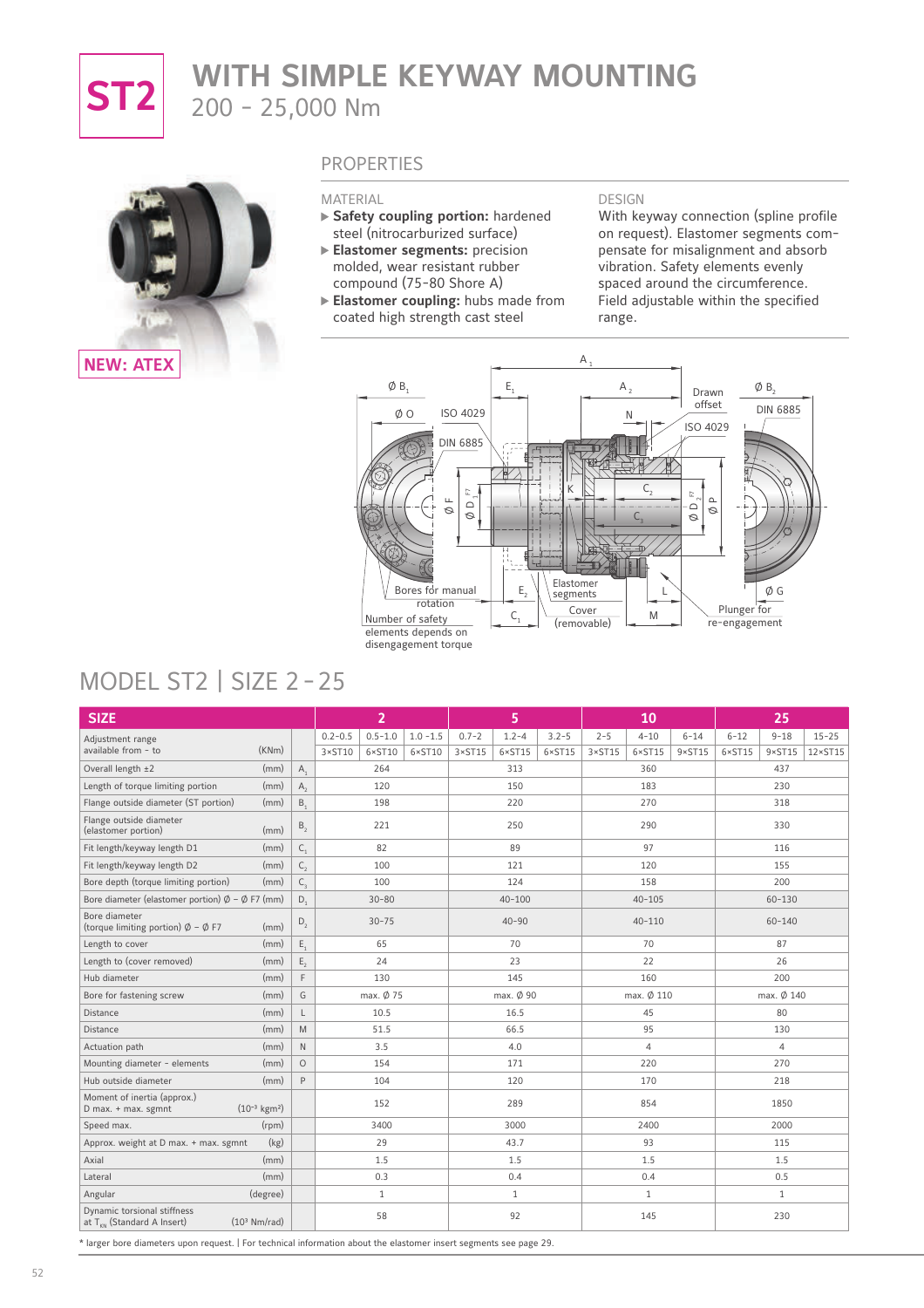

# **ST2** WITH SIMPLE KEYWAY MOUNTING 12,000 - 165,000 Nm



### **PROPERTIES**

MATERIAL

- **Safety coupling portion:** hardened steel (nitrocarburized surface)
- **Elastomer segments:** precision molded, wear resistant rubber compound (75-80 Shore A)
- **Elastomer coupling:** hubs made from coated high strength cast steel

#### DESIGN

With keyway connection (spline profile on request). Elastomer segments compensate for misalignment and absorb vibration. Safety elements evenly spaced around the circumference. Field adjustable within the specified range.



# MODEL ST2 | SIZE 40 - 160

| <b>MODEL ST2   SIZE 40-160</b>                                                                                                |                                                                                                            | ØB.<br>ØΟ<br>Bores for manual<br>rotation<br>Number of safety<br>elements depends on<br>disengagement torque | Е,<br>ISO 4029<br><b>DIN 6885</b><br>E<br>$\sqcup$<br>$\mathrel{\scriptstyle\bigtriangleup}$<br>$\circ$<br>Ø<br>$E_{2}$<br>$\mathsf{C}_1$ | A <sub>2</sub><br>N<br>С,<br>$E_{\gamma}$<br>$\mathrel{\scriptstyle\triangle}$<br>$\circ$<br>C,<br>Elastomer<br>L<br>segments<br>Cover<br>M<br>(removable) | $\emptyset$ B,<br>Drawn<br>offset<br><b>DIN 6885</b><br>ISO 4029<br>$\mathbf{\underline{\upalpha}}$<br>$\circ$<br>ØG<br>Plunger for<br>re-engagement |
|-------------------------------------------------------------------------------------------------------------------------------|------------------------------------------------------------------------------------------------------------|--------------------------------------------------------------------------------------------------------------|-------------------------------------------------------------------------------------------------------------------------------------------|------------------------------------------------------------------------------------------------------------------------------------------------------------|------------------------------------------------------------------------------------------------------------------------------------------------------|
| <b>SIZE</b>                                                                                                                   |                                                                                                            | 40                                                                                                           | 60                                                                                                                                        | 100                                                                                                                                                        | 160                                                                                                                                                  |
| Adjustment range                                                                                                              |                                                                                                            | $22 - 32$<br>$32 - 45$<br>$12 - 21$                                                                          | $22 - 36$<br>$30 - 55$<br>$11 - 18$                                                                                                       | $24 - 50$<br>$45 - 90$<br>$80 - 110$                                                                                                                       | $25 - 55$<br>$50 - 110$<br>$80 - 165$                                                                                                                |
| (KNm)<br>available from - to                                                                                                  |                                                                                                            | $6\times$ ST30<br>$6\times$ ST30<br>$9 \times ST30$                                                          | $6\times$ ST 30<br>$9 \times ST30$<br>$3 \times ST$ 30                                                                                    | $6\times$ ST70<br>$3 \times ST70$<br>9×ST70                                                                                                                | $6\times$ ST70<br>3×ST70<br>$9\times$ ST70                                                                                                           |
| Overall length ±2<br>(mm)                                                                                                     | $A_1$                                                                                                      | 565                                                                                                          | 580                                                                                                                                       | 716                                                                                                                                                        | 730                                                                                                                                                  |
| Length of torque limiting portion<br>(mm)                                                                                     | $A_{2}$                                                                                                    | 305                                                                                                          | 320                                                                                                                                       | 396                                                                                                                                                        | 410                                                                                                                                                  |
| Flange outside diameter (ST portion)<br>(mm)                                                                                  | $B_1$                                                                                                      | 428                                                                                                          | 459                                                                                                                                       | 592                                                                                                                                                        | 648                                                                                                                                                  |
| Flange outside diameter<br>(elastomer portion)<br>(mm)                                                                        | $\mathsf{B}_2$                                                                                             | 432                                                                                                          | 432                                                                                                                                       | 553                                                                                                                                                        | 553                                                                                                                                                  |
| Fit length/keyway length D1<br>(mm)                                                                                           | $C_{1}$                                                                                                    | 160                                                                                                          | 160                                                                                                                                       | 230                                                                                                                                                        | 230                                                                                                                                                  |
| Fit length/keyway length D2<br>(mm)                                                                                           | $\mathsf{C}_{_{\!2}}$                                                                                      | 170                                                                                                          | 220                                                                                                                                       | 280                                                                                                                                                        | 290                                                                                                                                                  |
| Bore depth (torque limiting portion)<br>(mm)                                                                                  | $C_{3}$                                                                                                    | 210                                                                                                          | 275                                                                                                                                       | 280                                                                                                                                                        | 360                                                                                                                                                  |
| Bore diameter (elastomer portion) $\emptyset$ – $\emptyset$ F7 (mm)                                                           | D,                                                                                                         | $90 - 170$                                                                                                   | $80 - 160$                                                                                                                                | 100-200                                                                                                                                                    | 100-200                                                                                                                                              |
| Bore diameter                                                                                                                 | $D_2$                                                                                                      | $90 - 170$                                                                                                   | $80 - 200$                                                                                                                                | 100-250                                                                                                                                                    | 100-290                                                                                                                                              |
| (torque limiting portion) $\emptyset$ - $\emptyset$ F7<br>(mm)                                                                |                                                                                                            | 113                                                                                                          |                                                                                                                                           | 152                                                                                                                                                        | 152                                                                                                                                                  |
| Length to cover<br>(mm)                                                                                                       | $E_{1}$                                                                                                    |                                                                                                              | 112                                                                                                                                       |                                                                                                                                                            |                                                                                                                                                      |
| (mm)                                                                                                                          | $E_{2}$                                                                                                    | 39                                                                                                           | 39                                                                                                                                        | 65                                                                                                                                                         | 65                                                                                                                                                   |
| Length to (cover removed)<br>Hub diameter<br>(mm)                                                                             | $\mathsf F$                                                                                                | 255                                                                                                          | 255                                                                                                                                       | 300                                                                                                                                                        | 300                                                                                                                                                  |
| (mm)                                                                                                                          | G                                                                                                          | max. Ø 144                                                                                                   | max. Ø 200                                                                                                                                | max. Ø 216                                                                                                                                                 | max. Ø 290                                                                                                                                           |
| (mm)                                                                                                                          | L                                                                                                          | 102                                                                                                          | 99                                                                                                                                        | 128                                                                                                                                                        | 135                                                                                                                                                  |
| (mm)                                                                                                                          | $\mathsf{M}% _{T}=\mathsf{M}_{T}\!\left( a,b\right) ,\ \mathsf{M}_{T}=\mathsf{M}_{T}\!\left( a,b\right) ,$ | 170                                                                                                          | 167                                                                                                                                       | 218                                                                                                                                                        | 225                                                                                                                                                  |
| (mm)                                                                                                                          | $\hbox{N}$                                                                                                 | 7.5                                                                                                          | 7.5                                                                                                                                       | 10                                                                                                                                                         | 10                                                                                                                                                   |
| Bore for fastening screw<br>Distance<br>Distance<br>Actuation path<br>(mm)<br>Mounting diameter - elements                    | $\circ$                                                                                                    | 350                                                                                                          | 376                                                                                                                                       | 490                                                                                                                                                        | 532                                                                                                                                                  |
| Hub outside diameter<br>(mm)<br>Moment of inertia (approx.)                                                                   | P                                                                                                          | 265<br>6010                                                                                                  | 295<br>8960                                                                                                                               | 380<br>21890                                                                                                                                               | 418<br>36858                                                                                                                                         |
| $(10^{-3} \text{ kgm}^2)$                                                                                                     |                                                                                                            |                                                                                                              |                                                                                                                                           |                                                                                                                                                            |                                                                                                                                                      |
| (rpm)                                                                                                                         |                                                                                                            | 1800                                                                                                         | 1800                                                                                                                                      | 1500                                                                                                                                                       | 1500                                                                                                                                                 |
| (kg)                                                                                                                          |                                                                                                            | 271                                                                                                          | 287                                                                                                                                       | 642                                                                                                                                                        | 729                                                                                                                                                  |
| (mm)                                                                                                                          |                                                                                                            | $\overline{2}$                                                                                               | $\overline{2}$                                                                                                                            | 2.5                                                                                                                                                        | 2.5                                                                                                                                                  |
| D max. + max. sgmnt<br>Speed max.<br>Approx. weight at D max. + max. sgmnt<br>Axial<br>(mm)<br>Lateral<br>(degree)<br>Angular |                                                                                                            | 0.6<br>$\mathbf{1}$                                                                                          | 0.6<br>$\mathbf{1}$                                                                                                                       | 0.7<br>$\mathbf{1}$                                                                                                                                        | 0.7<br>$\mathbf{1}$                                                                                                                                  |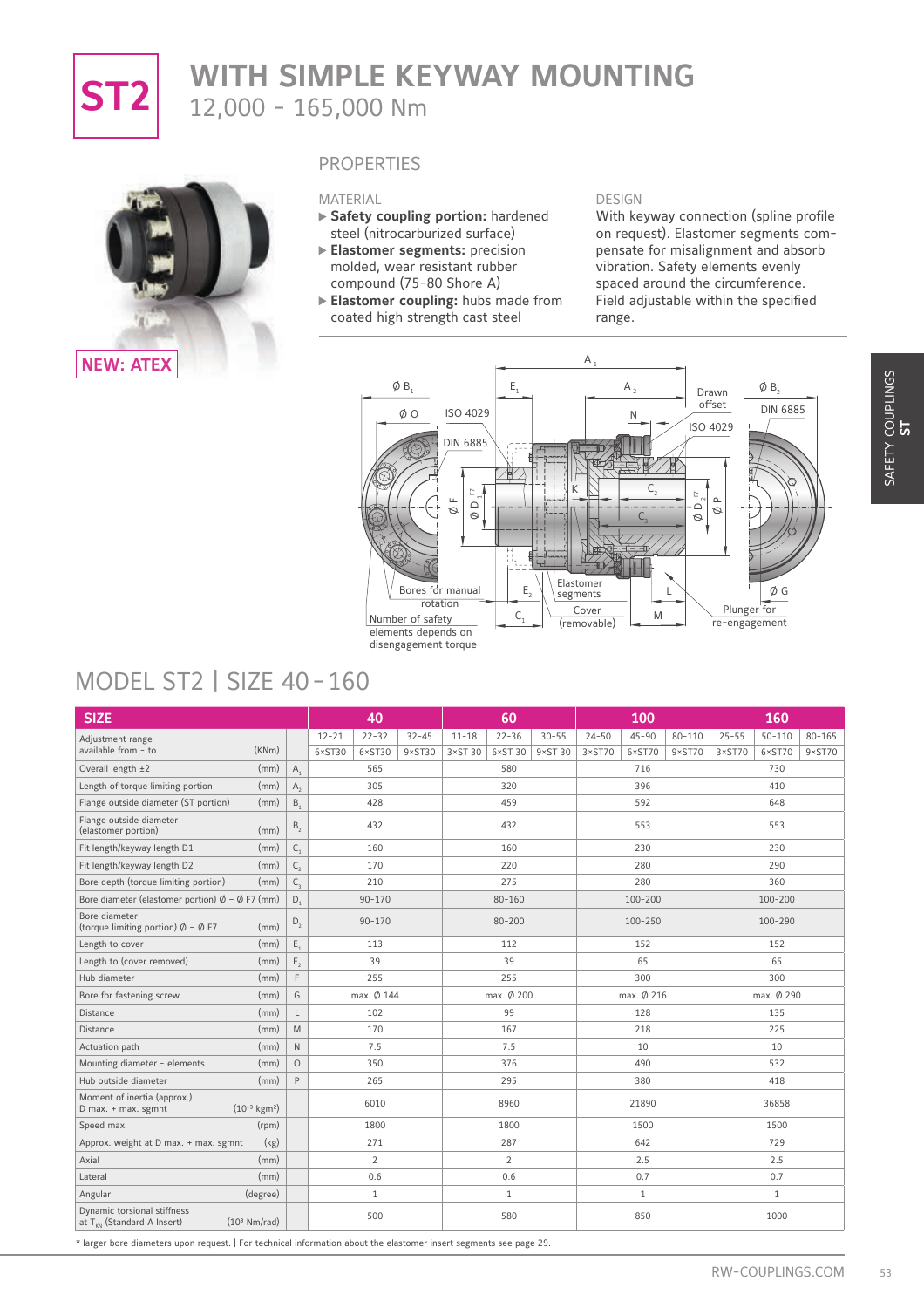

# **ST4** WITH SIMPLE KEYWAY MOUNTING 200 - 25,000 Nm



### **PROPERTIES**

#### MATERIAL

- **Safety coupling portion:** hardened steel (nitrocarburized surface)
- **Gear coupling portion:** wear resistant high strength alloy steel (nitrocarburized surface)

#### DESIGN

With keyway connection (spline profile on request). Gear coupling for misalignment compensation. Safety elements evenly spaced around the circumference. Field adjustable within the specified range.



### MODEL ST4 | SIZE 2 - 25

| E<br>$\frac{1}{2}$<br>$\circ$<br>$\mathrel{\triangle}$<br>$\mathop{\hbox{$\bigcirc$}}$<br>$\circ$<br>Ø<br>$\circ$<br>Gear coupling<br>Bores for manual rotation<br><b>DIN 6885</b><br>F<br><b>DIN 609</b><br>Number of safety<br>Plunger for<br>M<br>re-engagement<br>elements depends on<br>disengagement torque<br><b>MODEL ST4   SIZE 2-25</b> |                           |                       |                     |                     |                 |                 |                   |                 |                 |                     |                 |                 |                     |                  |
|---------------------------------------------------------------------------------------------------------------------------------------------------------------------------------------------------------------------------------------------------------------------------------------------------------------------------------------------------|---------------------------|-----------------------|---------------------|---------------------|-----------------|-----------------|-------------------|-----------------|-----------------|---------------------|-----------------|-----------------|---------------------|------------------|
| <b>SIZE</b>                                                                                                                                                                                                                                                                                                                                       |                           |                       |                     | $\overline{2}$      |                 |                 | 5                 |                 |                 | 10                  |                 |                 | 25                  |                  |
| Adjustment range                                                                                                                                                                                                                                                                                                                                  |                           |                       | $0.2 - 0.5$         | $0.5 - 1.0$         | $1.0 - 1.5$     | $0.7 - 2$       | $1.2 - 4$         | $3.2 - 6$       | $2 - 5$         | $4 - 10$            | $6 - 14$        | $6 - 12$        | $9 - 18$            | $15 - 25$        |
| available from - to                                                                                                                                                                                                                                                                                                                               | (kNm)                     |                       | $3 \times ST10$     | $6 \times ST10$     | $6 \times$ ST10 | $3 \times ST15$ | $6 \times ST15$   | 6 ST15          | $3 \times ST15$ | $6 \times$ ST15     | $9 \times ST15$ | $6 \times ST15$ | $9 \times ST15$     | $12 \times ST15$ |
| Overall length                                                                                                                                                                                                                                                                                                                                    | (mm)                      | $A_1$                 |                     | 280                 |                 |                 | 350               |                 |                 | 390                 |                 |                 | 460                 |                  |
| Flange outside diameter (ST portion)                                                                                                                                                                                                                                                                                                              | (mm)                      | B.,                   | 198                 |                     | 220             |                 |                   | 270             |                 |                     | 318             |                 |                     |                  |
| Mounting flange outside diameter<br>(ST portion)                                                                                                                                                                                                                                                                                                  | (mm)                      | $B_{2}$               |                     | 192                 |                 |                 | 209               |                 |                 | 259                 |                 |                 | 300                 |                  |
| Flange outside diameter (gear coupling)                                                                                                                                                                                                                                                                                                           | (mm)                      | B <sub>3</sub>        |                     | 168                 |                 |                 | 200               |                 |                 | 225                 |                 |                 | 265                 |                  |
| Hub diameter (gear coupling)                                                                                                                                                                                                                                                                                                                      | (mm)                      | $B_4$                 |                     | 130.5               |                 |                 | 158.4             |                 |                 | 183.4               |                 |                 | 211.5               |                  |
| Fit length/keyway length                                                                                                                                                                                                                                                                                                                          | (mm)                      | $C_{1/2}$             |                     | 62                  |                 |                 | 76                |                 |                 | 90                  |                 |                 | 105                 |                  |
| Bore diameter $\emptyset$ to $\emptyset$ F7                                                                                                                                                                                                                                                                                                       | (mm)                      | $\mathsf{D}_{_{1/2}}$ |                     | $30 - 78$           |                 |                 | $32 - 98$         |                 |                 | $42 - 112$          |                 |                 | $46 - 132$          |                  |
| Length                                                                                                                                                                                                                                                                                                                                            | (mm)                      | $\mathsf E$           |                     | 63.5                |                 |                 | 78.5              |                 |                 | 92.5                |                 |                 | 108                 |                  |
| Screw                                                                                                                                                                                                                                                                                                                                             | (mm)                      | F                     | $6 \times M8$<br>18 |                     | $10 \times M12$ |                 |                   | $12 \times M12$ |                 |                     | $12 \times M16$ |                 |                     |                  |
| Tightening torque                                                                                                                                                                                                                                                                                                                                 | (mm)                      |                       |                     |                     | 65              |                 |                   | 65              |                 |                     | 150             |                 |                     |                  |
| Distance                                                                                                                                                                                                                                                                                                                                          | (mm)                      | L                     |                     | 110                 |                 |                 | 138               |                 |                 | 159.5               |                 |                 | 202                 |                  |
| Distance                                                                                                                                                                                                                                                                                                                                          | (mm)                      | M                     |                     | 148                 |                 |                 | 188               |                 |                 | 209.5               |                 |                 | 252                 |                  |
| Actuation path                                                                                                                                                                                                                                                                                                                                    | (mm)                      | $\mathsf{N}$          | 3.5                 |                     |                 | 4.5             |                   |                 | 4.5             |                     |                 | 4.5             |                     |                  |
| Mounting diameter - elements                                                                                                                                                                                                                                                                                                                      | (mm)                      | $\circ$               | 154                 |                     | 171             |                 |                   | 220             |                 |                     | 270             |                 |                     |                  |
| Moment of inertia (approx.)<br>D max. + max. sgmnt                                                                                                                                                                                                                                                                                                | $(10^{-3} \text{ kgm}^2)$ |                       |                     | 108                 |                 |                 | 244               |                 |                 | 529                 |                 |                 | 1117                |                  |
| Speed max.                                                                                                                                                                                                                                                                                                                                        | (rpm)                     |                       |                     | 4000                |                 |                 | 3900              |                 |                 | 3700                |                 |                 | 3550                |                  |
| Approx. weight at D max. + max. sgmnt                                                                                                                                                                                                                                                                                                             | (kg)                      |                       |                     | 25                  |                 |                 | 45                |                 |                 | 65                  |                 |                 | 100                 |                  |
| Axial                                                                                                                                                                                                                                                                                                                                             | (mm)                      |                       |                     | 1.5                 |                 |                 | 2.5               |                 |                 | 2.5                 |                 |                 | 3                   |                  |
| Angular                                                                                                                                                                                                                                                                                                                                           | (Degrees)                 |                       |                     | $2\times0.35^\circ$ |                 |                 | $2 \times 0.35$ ° |                 |                 | $2\times0.35^\circ$ |                 |                 | $2\times0.35^\circ$ |                  |

\* larger bore diameters upon request. | For technical information about the gear coupling segments see page 19.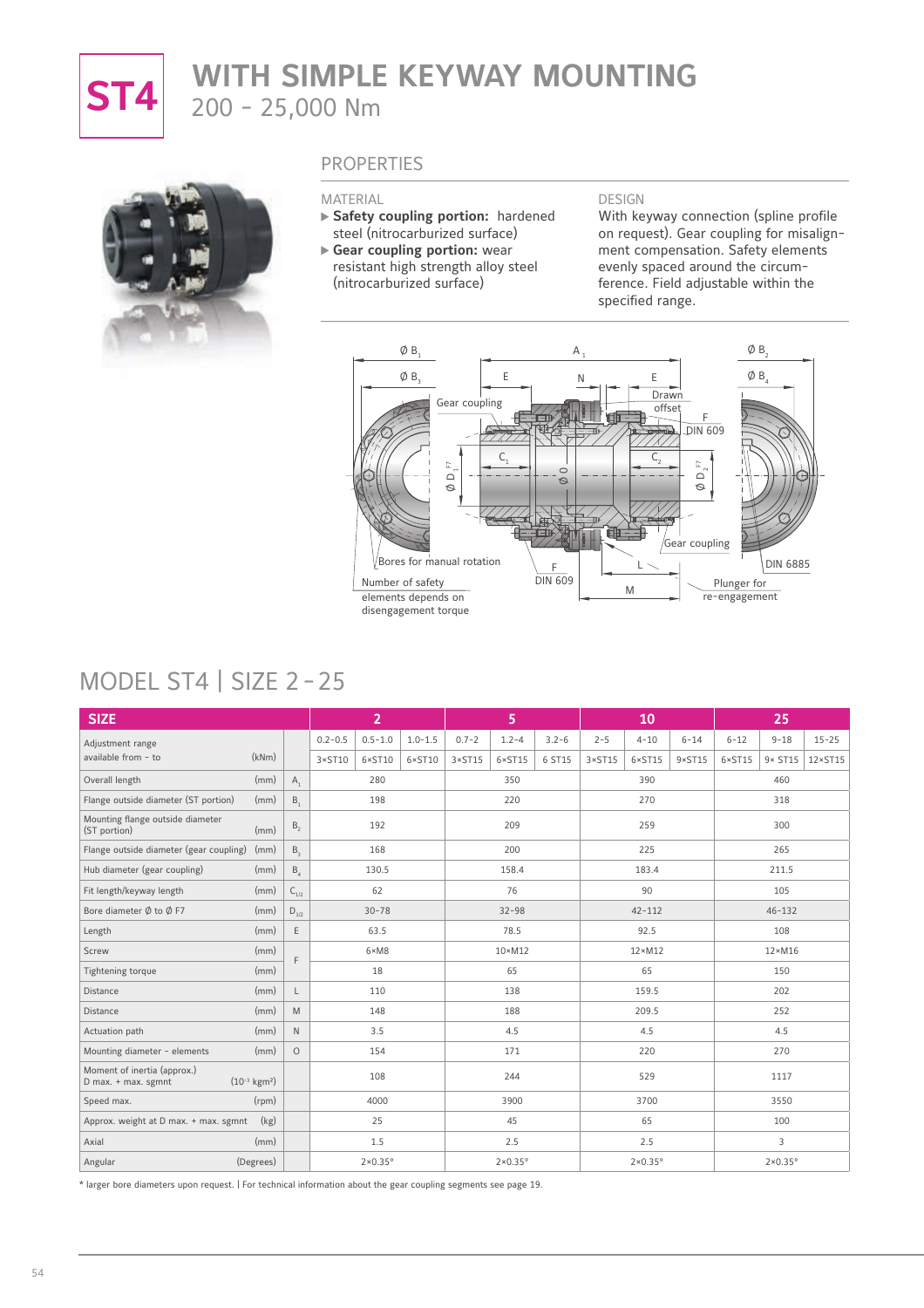

# **ST4** WITH SIMPLE KEYWAY MOUNTING 12,000 - 250,000 Nm



### **PROPERTIES**

#### MATERIAL

- **Safety coupling portion:** hardened steel (nitrocarburized surface)
- **Gear coupling portion:** wear resistant high strength alloy steel (nitrocarburized surface)

#### DESIGN

With keyway connection (spline profile on request). Gear coupling for misalignment compensation. Safety elements evenly spaced around the circumference. Field adjustable within the specified range.



### MODEL ST4 | SIZE 40 - 250

| <b>MODEL ST4   SIZE 40-250</b>                                                  |                                        | $\emptyset$ B <sub>3</sub><br>Number of safety<br>elements depends on<br>disengagement torque | Ε<br>Gear coupling<br>$C_{1}$<br>F<br>$\mathrel{\scriptstyle\triangle}$<br>Ø<br>Bores for manual rotation | Ν<br>恒田<br>$\circ$<br>Ø<br>F<br><b>DIN 609</b><br>M                                  | $\emptyset$ $\mathsf{B}_4$<br>Ε<br>Drawn<br>offset<br>DIN 609<br>$\frac{E}{2}$<br>$\mathrel{\triangle}$<br>Ø<br>Gear coupling<br>Plunger for<br>re-engagement | <b>DIN 6885</b>               |
|---------------------------------------------------------------------------------|----------------------------------------|-----------------------------------------------------------------------------------------------|-----------------------------------------------------------------------------------------------------------|--------------------------------------------------------------------------------------|---------------------------------------------------------------------------------------------------------------------------------------------------------------|-------------------------------|
| <b>SIZE</b>                                                                     |                                        | 40                                                                                            | 60                                                                                                        | 100                                                                                  | 160                                                                                                                                                           | 250                           |
| Adjustment range                                                                |                                        | $12 - 21$<br>$22 - 32$<br>$32 - 45$                                                           | $11 - 18$<br>$22 - 36$<br>$30 - 55$                                                                       | $24 - 50$<br>$45 - 90$<br>$80 - 110$                                                 | $25 - 55$                                                                                                                                                     | 50-110 80-165 100-170 160-250 |
| (kNm)<br>available from - to                                                    |                                        | $6 \times ST30$ $6 \times ST30$                                                               |                                                                                                           | 9×ST30 3×ST30 6×ST30 9×ST30 3×ST70 6×ST70 9×ST70 3×ST70 6×ST70 9×ST70 8×ST71 12×ST71 |                                                                                                                                                               |                               |
| Overall length<br>(mm)                                                          | $A_{1}$                                | 580                                                                                           | 650                                                                                                       | 780                                                                                  | 860                                                                                                                                                           | 1060                          |
| Flange outside diameter (ST portion)<br>(mm)                                    | B,                                     | 428                                                                                           | 459                                                                                                       | 592                                                                                  | 648                                                                                                                                                           | 740                           |
| Mounting flange outside diameter<br>(ST portion)<br>(mm)                        | $B_{2}$                                | 399                                                                                           | 418                                                                                                       | 560                                                                                  | 618                                                                                                                                                           | 724                           |
| Flange outside diameter (gear coupling)<br>(mm)                                 | $B_{3}$                                | 330                                                                                           | 370                                                                                                       | 438                                                                                  | 525                                                                                                                                                           | 639                           |
| Hub diameter (gear coupling)<br>(mm)                                            | $B_4$                                  | 275.5                                                                                         | 307                                                                                                       | 367                                                                                  | 423                                                                                                                                                           | 553                           |
| Fit length/keyway length<br>(mm)                                                | $\mathsf{C}_{\scriptscriptstyle{1/2}}$ | 135                                                                                           | 150                                                                                                       | 190                                                                                  | 220                                                                                                                                                           | 290                           |
| Bore diameter $\emptyset$ to $\emptyset$ F7<br>(mm)                             | $\mathsf{D}_{\scriptscriptstyle{1/2}}$ | $60 - 174$                                                                                    | $70 - 190$                                                                                                | 110-233                                                                              | 120-280                                                                                                                                                       | 200-340                       |
| (mm)<br>Length                                                                  | $\mathsf E$                            | 139                                                                                           | 154                                                                                                       | 194                                                                                  | 225                                                                                                                                                           | 296                           |
| (mm)<br>Screw                                                                   |                                        | $14 \times M16$                                                                               | $14 \times M18$                                                                                           | $14 \times M22$                                                                      | $16 \times M24$                                                                                                                                               | $22 \times M24$               |
| (mm)<br>Tightening torque                                                       | F                                      | 150                                                                                           | 220                                                                                                       | 400                                                                                  | 520                                                                                                                                                           | 670                           |
| (mm)<br>Distance                                                                | L                                      | 238                                                                                           | 275                                                                                                       | 318                                                                                  | 360                                                                                                                                                           | 458                           |
| (mm)<br>Distance                                                                | M                                      | 306                                                                                           | 343                                                                                                       | 408                                                                                  | 450                                                                                                                                                           | 534                           |
| (mm)<br>Actuation path                                                          | $\mathbb N$                            | 8                                                                                             | $\,8\,$                                                                                                   | 10                                                                                   | 10                                                                                                                                                            | 10                            |
| Mounting diameter - elements<br>(mm)                                            | $\circ$                                | 350                                                                                           | 376                                                                                                       | 490                                                                                  | 532                                                                                                                                                           | 630                           |
| Moment of inertia (approx.)<br>$(10^{-3} \text{ kgm}^2)$<br>D max. + max. sgmnt |                                        | 4363                                                                                          | 6650                                                                                                      | 20611                                                                                | 33820                                                                                                                                                         | 84926                         |
|                                                                                 |                                        | 2750                                                                                          | 2420                                                                                                      | 1950                                                                                 | 1730                                                                                                                                                          | 950                           |
| (rpm)                                                                           |                                        | 225                                                                                           | 293                                                                                                       | 570                                                                                  | 718                                                                                                                                                           | 1280                          |
| (kg)                                                                            |                                        |                                                                                               |                                                                                                           | 4                                                                                    | 5                                                                                                                                                             | 6                             |
| Speed max.<br>Approx. weight at D max. + max. sgmnt<br>(mm)<br>Axial            |                                        | $\overline{4}$                                                                                | $\overline{4}$                                                                                            |                                                                                      |                                                                                                                                                               |                               |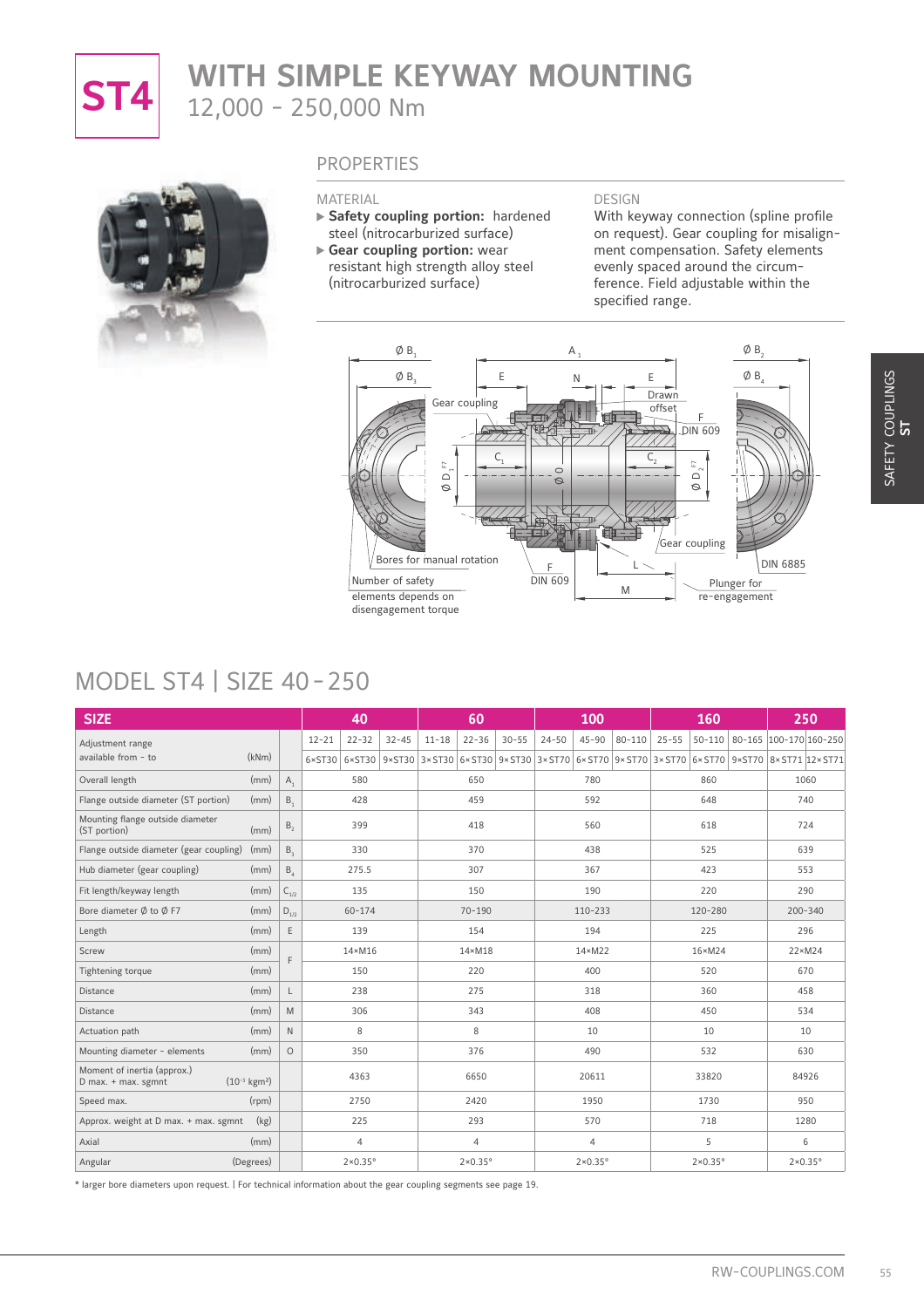

# **ST OPTIONS / SPECIAL SOLUTIONS**

### SAFETY COUPLINGS - FURTHER POSSIBILITIES



### FOR EXTRUDER APPLICATIONS

- $\triangleright$  with elastic jaw coupling
- precise overload protection
- $\blacktriangleright$  removable center section for lateral mounting



### WITH TORSIONALLY STIFF DISC PACK COUPLING

- single or double flex
- $\blacktriangleright$  high torsional stiffness
- $\blacktriangleright$  disc packs from highly elastic spring steel



### WITH TORSIONALLY STIFF BELLOWS COUPLING

- $\triangleright$  with clamping hubs, keyway mounting or flange mounting
- compensation for misalignment
- bellows made from highly elastic stainless steel